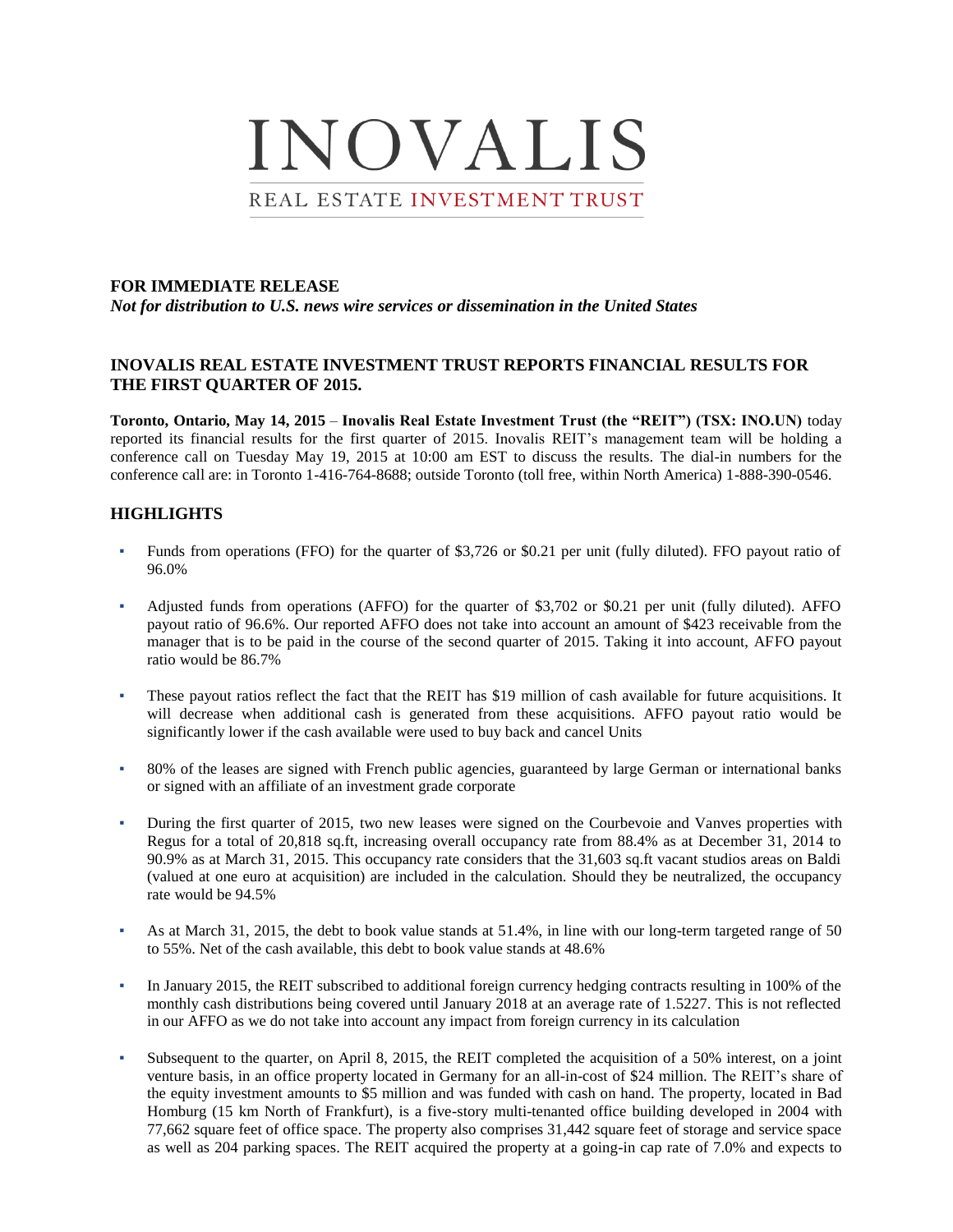capture additional rental income through the lease-up of vacant areas as the property has an occupancy rate of 77%. The addition of the property will be immediately accretive to the REIT's AFFO per unit. The REIT will be responsible for the management of the property, a task that will initially be subcontracted to Inovalis SA, until the REIT internalizes all asset management services. This transaction in partnership with another strategic, global institutional investor that has had a long-standing relationship with Inovalis SA confirms the partnership strategy developed by the REIT as a value-enhancement and portfolio risk diversification tool for future acquisitions or existing properties

▪ Further to the above-mentioned acquisition, the REIT still has \$14 million of cash available for future acquisitions.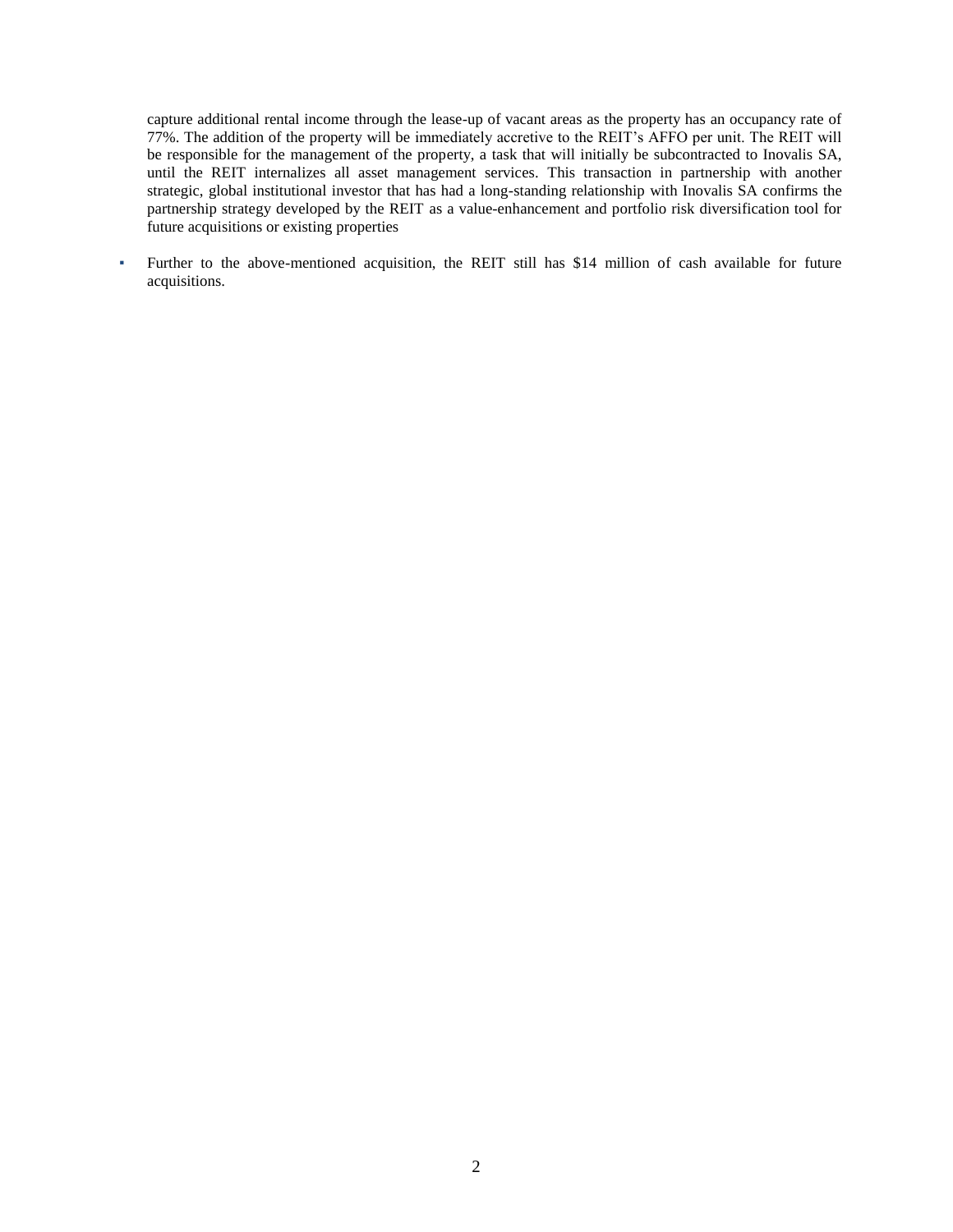# **Management's discussion and analysis**

(Dollar amounts in the MD&A are presented in Canadian dollars, except rental rates, Unit or as otherwise stated)

# **OVERVIEW**

|                                                       | March 31, 2015 | March 31, 2014 |
|-------------------------------------------------------|----------------|----------------|
| Operational information (1)                           |                |                |
| Number of properties                                  | 7              | 4              |
| Gross leasable area (sq.ft)                           | 834,527        | 529,267        |
| Occupancy rate (end of period) $(2)$                  | 90.9%          | 96.0%          |
| Weighted average lease term                           | 6.4 years      | 7.3 years      |
| Average capitalization rate $(3)$                     | 6.9%           | 7.7%           |
| <b>Financing information</b>                          |                |                |
| Level of debt (debt-to-book value) $(4)$              | 51.4%          | 43.5%          |
| Level of debt (debt-to-book value, net of cash) $(4)$ | 48.6%          | 42.2%          |
| Weighted average term of principal repayments of debt | 7.0 years      | 4.0 years      |
| Weighted average interest rate (5)                    | 1.95%          | 1.47%          |
| Interest coverage ratio <sup>(6)</sup>                | 4.6x           | 4.7x           |

|                                                             | 3-month period ended    |                |  |  |
|-------------------------------------------------------------|-------------------------|----------------|--|--|
| (thousands of CAD\$ except per Unit and other data)         | March 31, 2015          | March 31, 2014 |  |  |
| Operating results                                           |                         |                |  |  |
| Rental income                                               | 5,283                   | 4,887          |  |  |
| Net rental earnings                                         | 3,189                   | 3,112          |  |  |
| Earnings for the period                                     | 3,065                   | (95)           |  |  |
| Funds from Operations (FFO) $(7)(8)$                        | 3,726                   | 2,867          |  |  |
| Adjusted Funds from Operations (AFFO) $(7)(8)$              | 3,702                   | 3,041          |  |  |
| FFO per Unit (diluted) $(7)(8)$                             | 0.21                    | 0.23           |  |  |
| AFFO per Unit (diluted) $(7)(8)$                            | 0.21                    | 0.24           |  |  |
| <b>Distributions</b>                                        |                         |                |  |  |
| Declared distributions on Units and Exchangeable securities | 3,575                   | 2,614          |  |  |
| Declared distribution per Unit (diluted) <sup>(8)</sup>     | 0.21                    | 0.21           |  |  |
| FFO payout ratio $(7)$                                      | 96.0%                   | 91.2%          |  |  |
| AFFO payout ratio $(7)$                                     | $96.6\%$ <sup>(9)</sup> | 86.0%          |  |  |

(1) Taking into account 50% of the Duisburg property as the REIT has a 50% interest in that property

(2) Taking into account the Vendor Lease, occupancy rate is 93.7% as of March 31, 2015

(3) Calculated on annualized rental income (based on net rental income for the quarter)

(4) Defined as total debt divided by total assets. Debt-to-book value, net of cash, is defined as total debt divided by total assets, each of which excludes \$19.5 million of cash and equivalent at March 31, 2015. Takes into account 50% interest in the Duisburg property

(5) Calculated as the weighted average interest rate paid on the finance leases and the mortgage loans

(6) Calculated as net rental earnings adjusted for IFRIC 21 plus interest, less general and administrative expenses, divided by interest expense on the financial leases and mortgage loans

(7) The reconciliation of FFO and AFFO to net income can be found under the section *Non-IFRS Financial Measures*

(8) Based on the weighted average number of Units during the period

(9) Not taking into account an amount of \$423 receivable from Inovalis SA. Taking it into account, AFFO payout ratio for the quarter ended March 31, 2015 would be 86.7%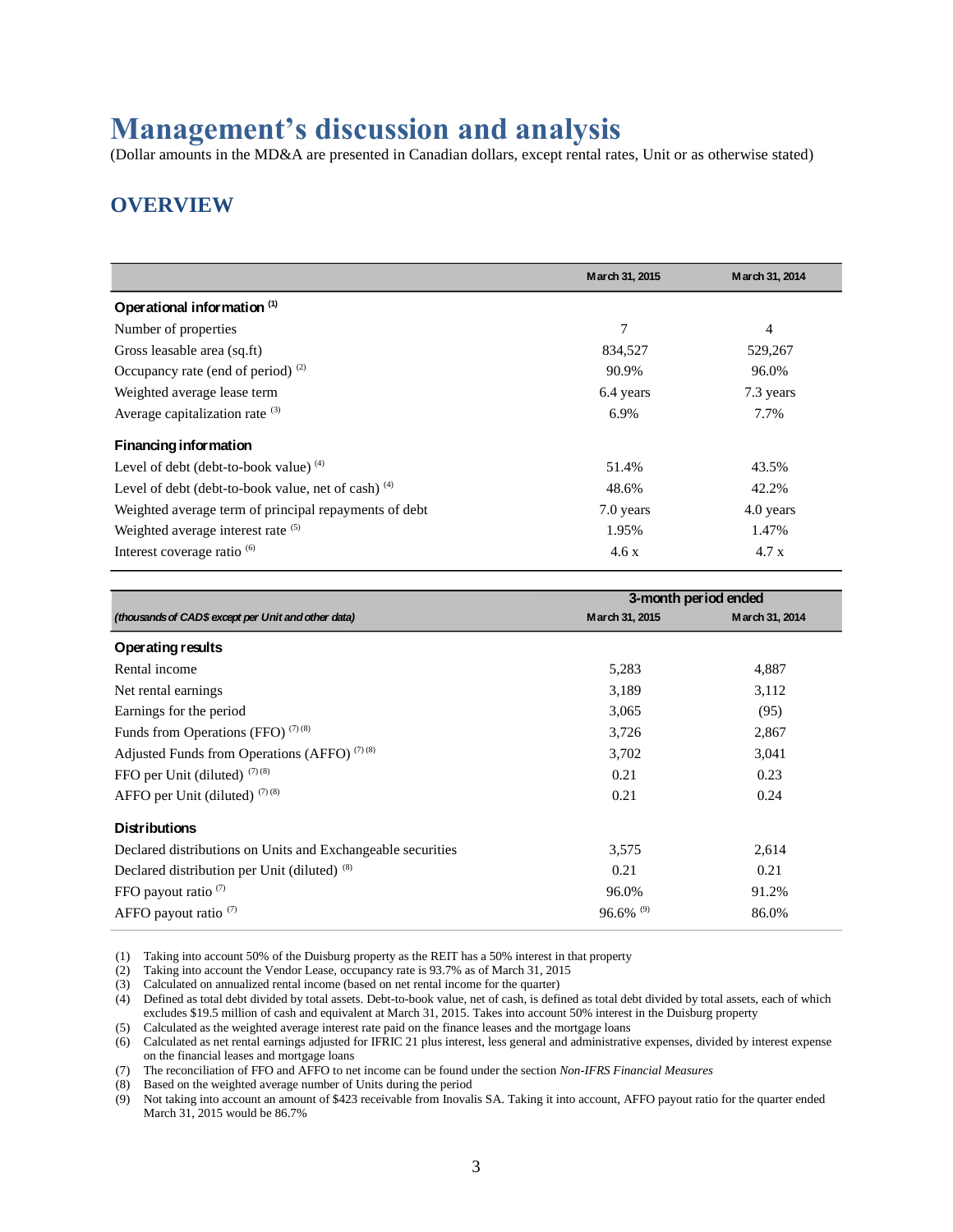### **BASIS OF PRESENTATION**

The following management's discussion and analysis ("MD&A") of the financial condition and results of operations of Inovalis REIT should be read in conjunction with the REIT's condensed interim consolidated financial statements for the period from January 1, 2015 to March 31, 2015, and the notes thereto. This MD&A has been prepared taking into account material transactions and events up to and including May 12, 2015. Financial data provided in the consolidated financial statements have been prepared in accordance with International Financial Reporting Standards. All amounts in this MD&A are in thousands of Canadian dollars, except per unit amounts and where otherwise stated. Historical results, including trends which might appear, should not be taken as indicative of future operations or results. Additional information about Inovalis REIT has been filed with applicable Canadian securities regulatory authorities and is available at [www.sedar.com.](http://www.sedar.com/) The exchange rate used throughout this MD&A for statement of earnings items is the average rate during the said period, i.e. 1.3955 Canadian dollars per Euro for the three-month period ended March 31, 2015. For balance sheet items, projections or market data, the exchange rate used is 1.3623 (exchange rate as of March 31, 2015).

### **FORWARD-LOOKING INFORMATION**

Although we believe that the expectations reflected in the forward-looking information are reasonable, we can give no assurance that these expectations will prove to have been correct, and since forward-looking information inherently involves risks and uncertainties, undue reliance should not be placed on such information. Certain material factors or assumptions are applied in making forward-looking statements and actual results may differ materially from those expressed or implied in such forward-looking statements. The estimates and assumptions, which may prove to be incorrect, include, but are not limited to, the various assumptions set forth in this document as well as the following: (i) we will continue to receive financing on acceptable terms; (ii) our future level of indebtedness and our future growth potential will remain consistent with our current expectations; (iii) there will be no changes to tax laws adversely affecting our financing capability, operations, activities, structure or distributions; (iv) we will retain and continue to attract qualified and knowledgeable personnel as we expand our portfolio and business; (v) the impact of the current economic climate and the current global financial conditions on our operations, including our financing capability and asset value, will remain consistent with our current expectations; (vi) there will be no material changes to government and environmental regulations adversely affecting our operations; (vii) conditions in the international and, in particular, the French and German real estate markets, including competition for acquisitions, will be consistent with the current climate; and (viii) capital markets will provide us with readily available access to equity and/or debt financing.

The forward-looking statements are subject to inherent uncertainties and risks, including, but not limited to, the factors listed under the *Risk and Uncertainties* section of this MD&A, and are described in greater detail in our IPO prospectus dated March 28, 2013 and in our short-form equity offering prospectus dated October 30, 2014, which are available at [www.sedar.com.](http://www.sedar.com/) Consequently, actual results and events may vary significantly from those included in, contemplated or implied by such statements.

### **MARKET AND INDUSTRY DATA**

This MD&A includes market and industry data and forecasts that were obtained from third-party sources, industry publications and publicly available information as well as industry data prepared by Inovalis SA on the basis of its knowledge of the commercial real estate industry in which we operate (including Inovalis SA estimates and assumptions relating to the industry based on that knowledge). Inovalis SA's knowledge of the real estate industry has been developed through its 18 years of experience and participation in the industry. Inovalis SA believes that its industry data is accurate and that its estimates and assumptions are reasonable, but there can be no assurance as to the accuracy or completeness of this data. Third-party sources generally state that the information contained therein has been obtained from sources believed to be reliable, but there can be no assurance as to the accuracy or completeness of included information. Although Inovalis SA believes it to be reliable, Inovalis SA has not verified any of the data from third-party sources referred to in this MD&A, or analysed or verified the underlying studies or surveys relied upon or referred to by such sources, or ascertained the underlying assumptions relied upon by such sources.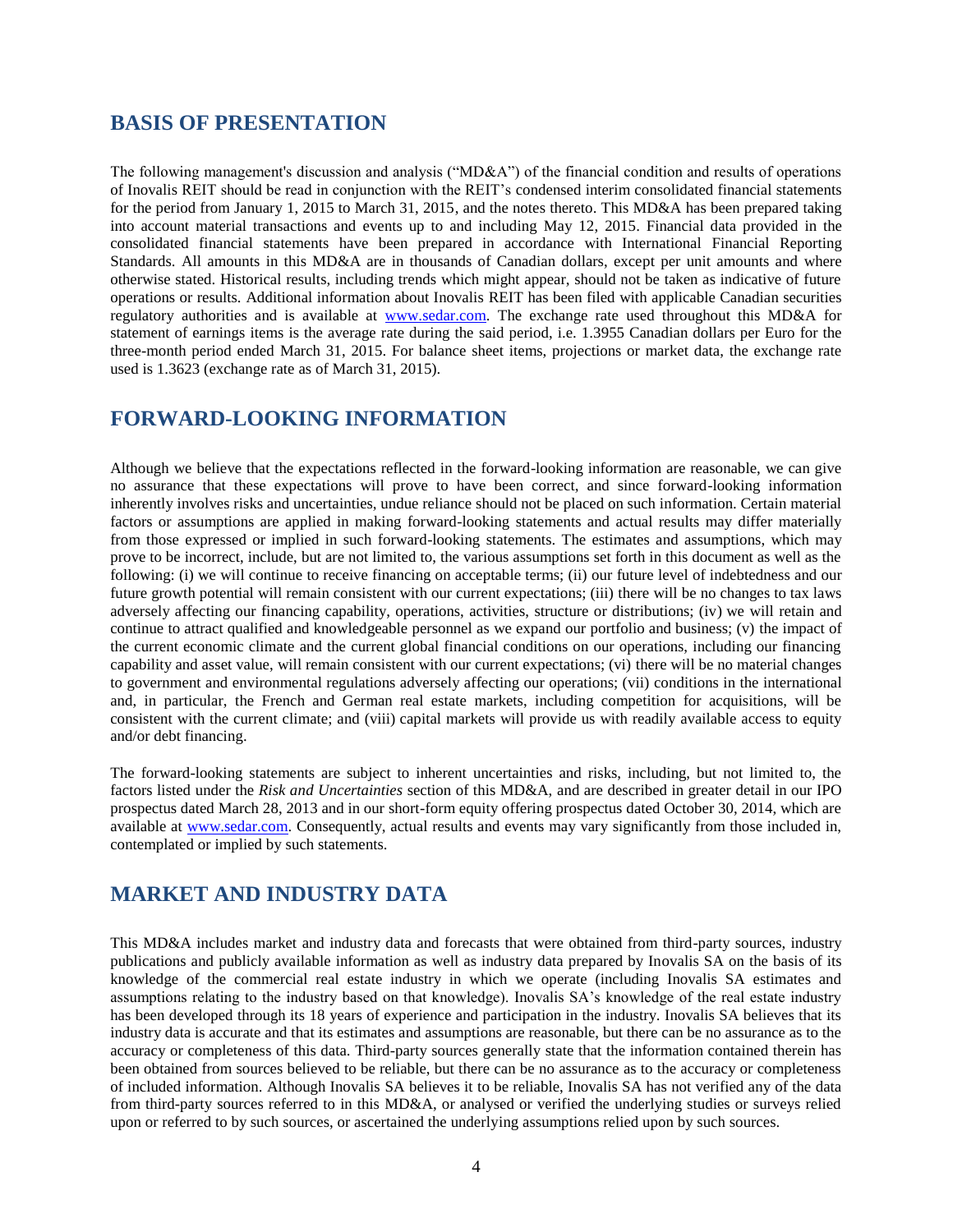### **NON-IFRS MEASURES**

Funds from operations ("**FFO**") and adjusted funds from operations ("**AFFO**") are not measures recognized under IFRS and do not have standardized meanings prescribed by IFRS. FFO and AFFO are supplemental measures of performance for real estate businesses. We believe that AFFO is an important measure of economic performance and is indicative of our ability to pay distributions, while FFO is an important measure of operating performance and the performance of real estate properties. The IFRS measurement most directly comparable to FFO and AFFO is net earnings. See the *Non-IFRS Reconciliation (FFO and AFFO)* section for reconciliation of FFO and AFFO to net earnings.

FFO is defined as net earnings in accordance with IFRS, excluding: (i) acquisition costs incurred in connection with the purchase of properties being accounted for as a business combination, (ii) gain on bargain purchase, (iii) net change in fair value of investment properties, (iv) net change in fair value of financial instruments at fair value through profit and loss, (v) changes in fair value of Exchangeable securities, (vi) adjustment for property taxes accounted for under IFRIC 21, (vii) loss on exercise of lease option, (viii) adjustment for foreign exchange gains or losses on monetary items not forming part of an investment in a foreign operation, (ix) gain on disposal of an interest in a subsidiary and the non-cash portion of earnings from an investment accounted for using the equity method and (x) non-recurring finance costs. It has also been adjusted to exclude the distributions declared on Exchangeable securities. These distributions are recognized in profit and loss consistent with the classification of the Exchangeable securities as a liability. However, they are not to be considered when determining distributions for the Unitholders as indeed they are subordinated to the distributions to the Unitholders.

AFFO is defined as FFO subject to certain adjustments, including adjustments for: (i) the non-cash effect of straight line rents, (ii) the cash effect of the lease equalization loans (equalizing the rent payments, providing the REIT with stable and predictable monthly cash flows over the term of the France Telecom leases in the Vanves property, the Smart & Co. lease in the Courbevoie property and the Rue du Commerce leases in the Baldi property), (iii) amortization of fair value adjustment on assumed debt, (iv) the non-cash portion of the asset management fees paid in Exchangeable securities, (v) capital expenditures, (vi) capital expenditures paid by the vendors of the leasehold interest in the properties and/or tenants and (vii) amortization of transaction costs on mortgage loans.

FFO and AFFO should not be construed as alternatives to net earnings or cash flow from operating activities, determined in accordance with IFRS, as indicators of our performance. Our method of calculating FFO and AFFO may differ from other issuers' methods and accordingly may not be comparable to measures used by them.

# **BUSINESS OVERVIEW AND STRATEGY**

Inovalis REIT is an unincorporated open-ended real estate investment trust governed by the laws of the Province of Ontario. Inovalis REIT was founded and sponsored by Inovalis SA, who is our asset manager. Our Units have been listed on the Toronto Stock Exchange under the trading symbol INO.UN since April 10, 2013. Our head and registered office is located at 151 Yonge Street, 11<sup>th</sup> floor, Toronto, Ontario, M5C 2W7.

Our long-term objectives are to:

- generate predictable and growing cash distributions on a tax-efficient basis from investments in incomeproducing office properties
- maximize the long-term value of both our properties and Units through active and efficient management
- grow our asset base, primarily in France and Germany, but also opportunistically in other European countries where assets meet our investment criteria
- increase the cash available for distribution to holders of Units ("Unitholders"), through an accretive acquisition program that successfully leverages Inovalis SA's extensive relationships and depth of commercial property and financing.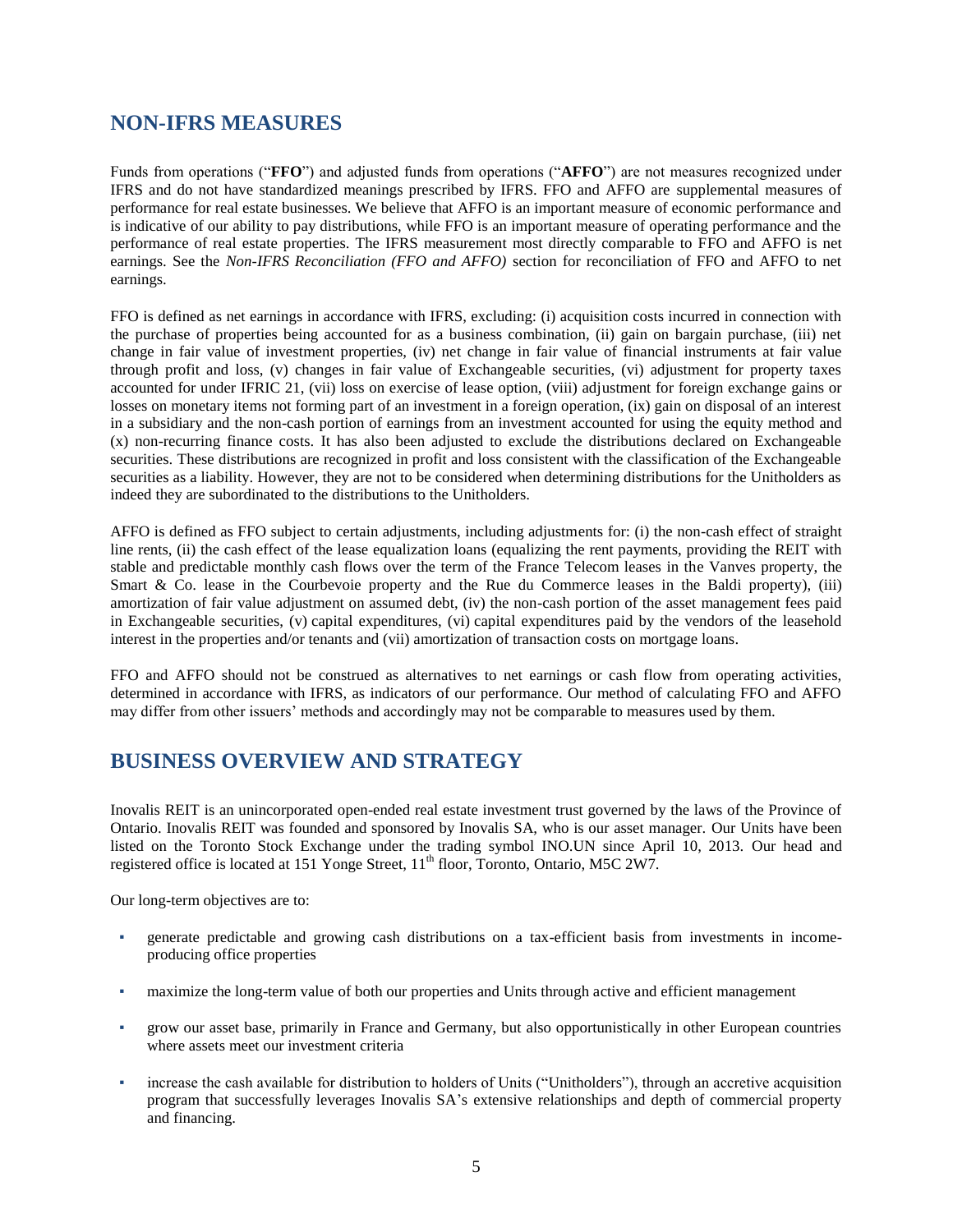The REIT's Investment Criteria encompasses office properties outside of Canada with an occupancy level above 80% (unless AFFO accretive), secured rental cash flows, a property value between €20 million (\$27 million) to €60 million (\$82 million) and a potential future upside with respect to matters including rent and area development. According to management, this target investment size falls within a very liquid segment of the real estate market in Europe, and debt financing for such acquisitions is readily available from local lenders.

### **BUSINESS ENVIRONMENT**

#### **French commercial real estate investment market**

2014 was an outstanding year for investment in commercial real estate in France, with €26 BN (\$35 BN) invested over the whole of 2014 according to BNP Paribas Real Estate, up 41% over one year and much higher than the 10 year average of  $\epsilon$ 19 BN (\$26 BN). Despite its slow economic growth, France is still much sought after, enjoying its second best year ever for investment after 2007. The Greater Paris region accounted for the largest share of acquisitions (72%). Offices are still investors' favourite, attracting 58% of investment.

According to BNP Paribas Real Estate, the prime yield in the Central Business District stabilized 4.0% and the prime yield in the Inner Rim further compressed down to 5.3%. Investors have increasingly bought properties beyond Paris business districts, which are structurally incapable of supplying demand and which offer low yields. Non-prime office yields have slightly declined in the majority of markets in the Greater Paris Region, where the appetite for prime products is still high.

As at December 31, 2014, the vacancy rate in the Greater Paris Region was 7.2% and inside Paris was 5.1%. This figure is mainly comprised of lower quality properties as, according to CBRE, new and redeveloped properties only accounted for 20% of the immediate supply. In 2014, 22.6 million sq.ft was taken up, up 13% year on year.

#### **German commercial real estate investment market**

Office properties remained the most dominant asset class in the German commercial property market with a share of 42%. In 2014, office buildings attracted investments totalling  $E17 \text{ BN}$  (\$23 BN). This was more than 25% up on the already active prior-year results. For investors, Germany continues to offer an extremely attractive and stable environment with interest rates still low, active consumers, upward-trending early indicators and a labour market that remains robust.

Office yields have declined throughout Germany on the average by 15 basis points in 2014 according to BNP Paribas Real Estate. Prime office properties in the largest cities (Berlin, Dusseldorf, Frankfurt, Hamburg, Munich) trade at a cap rate ranging between 4.30% and 4.80%.

Banks are competing for the financing of first class office properties with long-term leases in good locations. As competition increases, banks are increasingly financing slightly risker properties.

# **REAL ESTATE MANAGEMENT AND ADVISORY SERVICES**

Pursuant to the Management Agreement, Inovalis SA is the manager of the REIT and provides the strategic, advisory, asset management, project management, construction management, property management and administrative services necessary to manage the operations of the REIT.

Upon the earlier of (i) the REIT achieving a market capitalization of \$750 million (including any Exchangeable securities held by Inovalis SA) based on the volume weighted average price (VWAP) over a 20-day trading period and (ii) April 10, 2018, the Management Agreement will terminate and the management of the REIT will be internalized at no additional cost.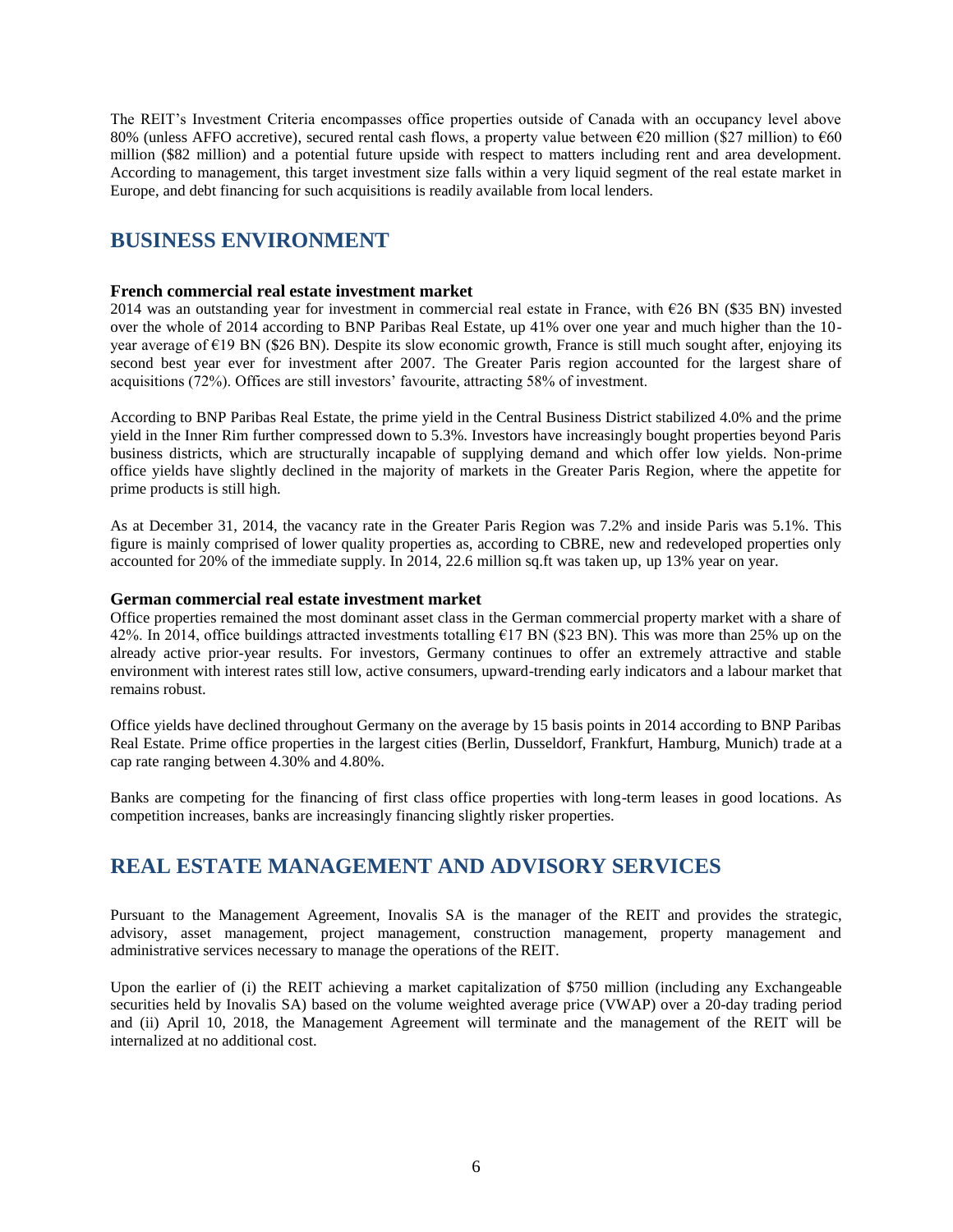### **OUR OPERATIONS**

### **Performance indicators(1)**

| Asat                                       | March 31, 2015 | March 31, 2014 |
|--------------------------------------------|----------------|----------------|
| Gross leasable area (sq.ft)                | 834.527        | 529,267        |
| Number of properties                       |                | $\overline{4}$ |
| Number of tenants                          | 26             | 12             |
| Occupancy rate (excluding Vendor Leases)   | 90.9%          | 96.0%          |
| Occupancy rate (including Vendor Leases)   | 93.7%          | 100.0%         |
| Weighted average lease term <sup>(2)</sup> | 6.4 years      | 7.3 years      |

(1) Taking into account 50% of the Duisburg property gross leasable area as the REIT has a 50% interest in that property

(2) Excluding early termination rights. Taking into account early termination rights, the weighted average lease term is 4.3 years

#### **Occupancy**

The overall weighted average occupancy rate across our portfolio was 90.9% at March 31, 2015. Taking into account the vendor leases on the Vanves, Baldi and Sablière properties (on 23,336 sq.ft in total, or 2.8% of our portfolio's total GLA), occupancy rate across the portfolio reaches 93.7%. During the first quarter of 2015, two new leases were signed with Regus on the Courbevoie and Vanves properties on a total of 20,818 sq.ft.

External brokers are working with the Inovalis SA team to lease remaining vacant premises on the REIT's portfolio.

#### **Tenants**

The tenant base in the portfolio is well diversified from an industry segment standpoint, with many tenants having large national or multinational footprints. Over 80% of 2015 estimated gross rental income come from French public agencies, are guaranteed by large German or international banks, or are signed with an affiliate of an investment grade corporate (Mitsubishi – Hitachi).

The following table shows our five largest tenants, sorted out by contribution to gross leasable area (GLA). Tenant marked with  $(*)$  is a tenant from property owned on a partnership basis and is taken into account applying the percentage of ownership the REIT has in the underlying property.

| Tenant                                           | <b>Tenant Sector</b>       | <b>Tenant Since</b> | <b>GLA</b><br>(sq.fit.) | % of Total<br><b>GLA</b> |
|--------------------------------------------------|----------------------------|---------------------|-------------------------|--------------------------|
| France Telecom                                   | Telecommunications         | 1999                | 186,070                 | 22.3%                    |
| <b>Facility Services Hannover GmbH</b>           | Banking / Real estate      | 2003                | 124,076                 | 14.9%                    |
| Mitsubishi Hitachi Power Systems Europe GmbH (*) | Manufacturer               | 2007                | 108.959                 | 13.1%                    |
| National Conservatory of Arts and Crafts         | Education and training     | 2003                | 50,407                  | 6.0%                     |
| French Environment and Energy Agency             | Public sector / Government | 1982                | 49.460                  | 5.9%                     |
| Top 5 tenants                                    |                            |                     | 518,971                 | 62.2%                    |
| Other tenants                                    | Diversified                |                     | 239.884                 | 28.7%                    |
| Vendor Lease                                     | ۰                          |                     | 23.336                  | 2.8%                     |
| Vacant                                           |                            |                     | 52,335                  | 6.3%                     |
| Total                                            |                            |                     | 834,527                 | 100.0%                   |

#### **Leasing profile**

#### *Rental indexation*

All leases have rental indexation based on either the French ICC (construction cost index) or ILAT (index averaging construction costs and CPI indexes) or the German Consumer Price Index, as applicable.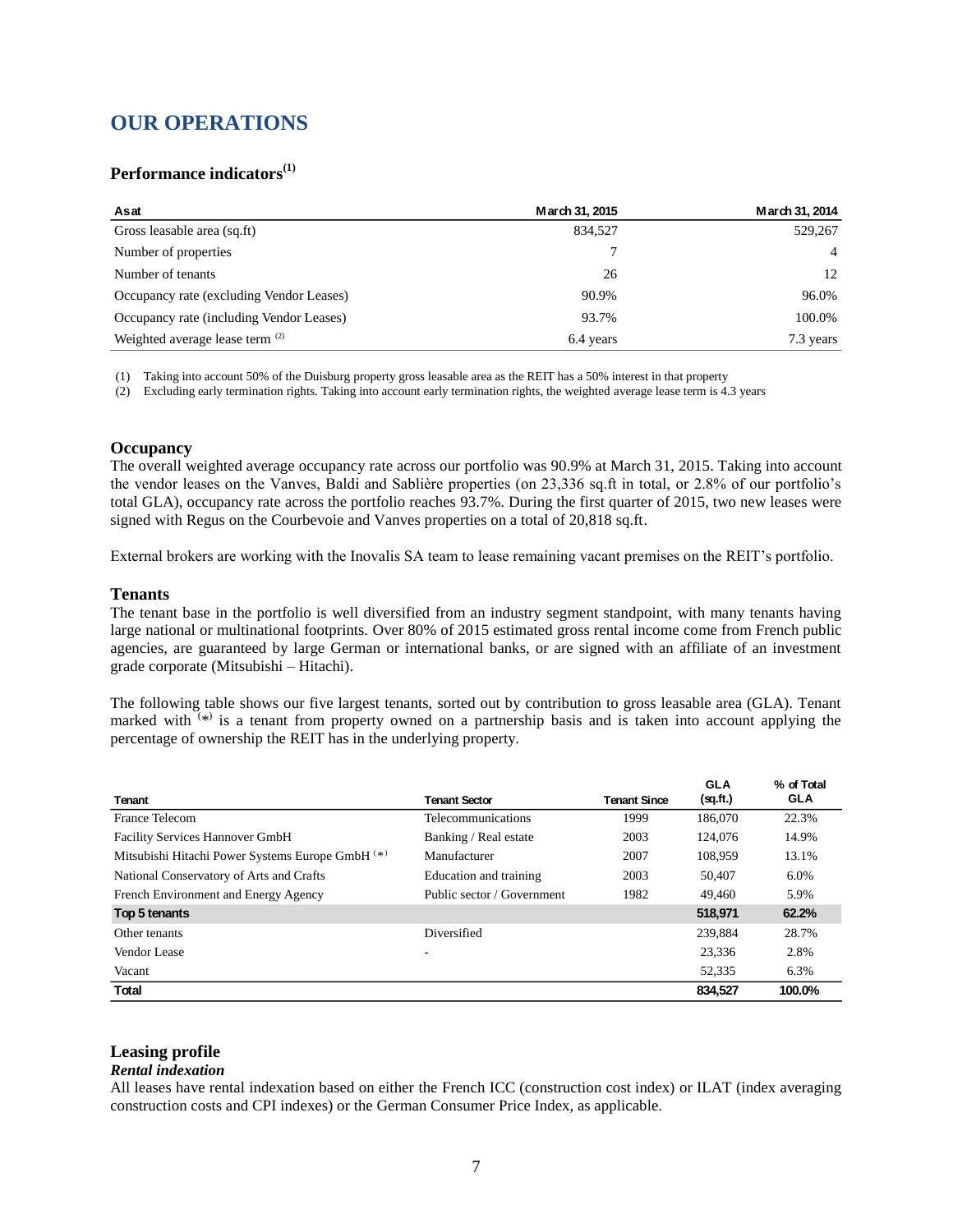#### *Lease rollover profile*

Our stable tenant base is complemented by a balanced lease maturity profile, with an average of 6.7% of GLA maturing each year between 2015 and 2020, as illustrated by the chart below. The REIT has an average remaining lease term of 6.4 years (not including tenant early termination rights). Assuming all tenants leave at next possible early termination rights, which is a highly improbable scenario, average remaining lease term on our portfolio is 4.3 years.

The following graph sets out the amount of GLA and percentage of total GLA of the properties subject to leases expiring during the periods shown (excluding early lease terminations).



#### **Lease Maturity Profile as at March 31, 2015** *(% of total GLA)*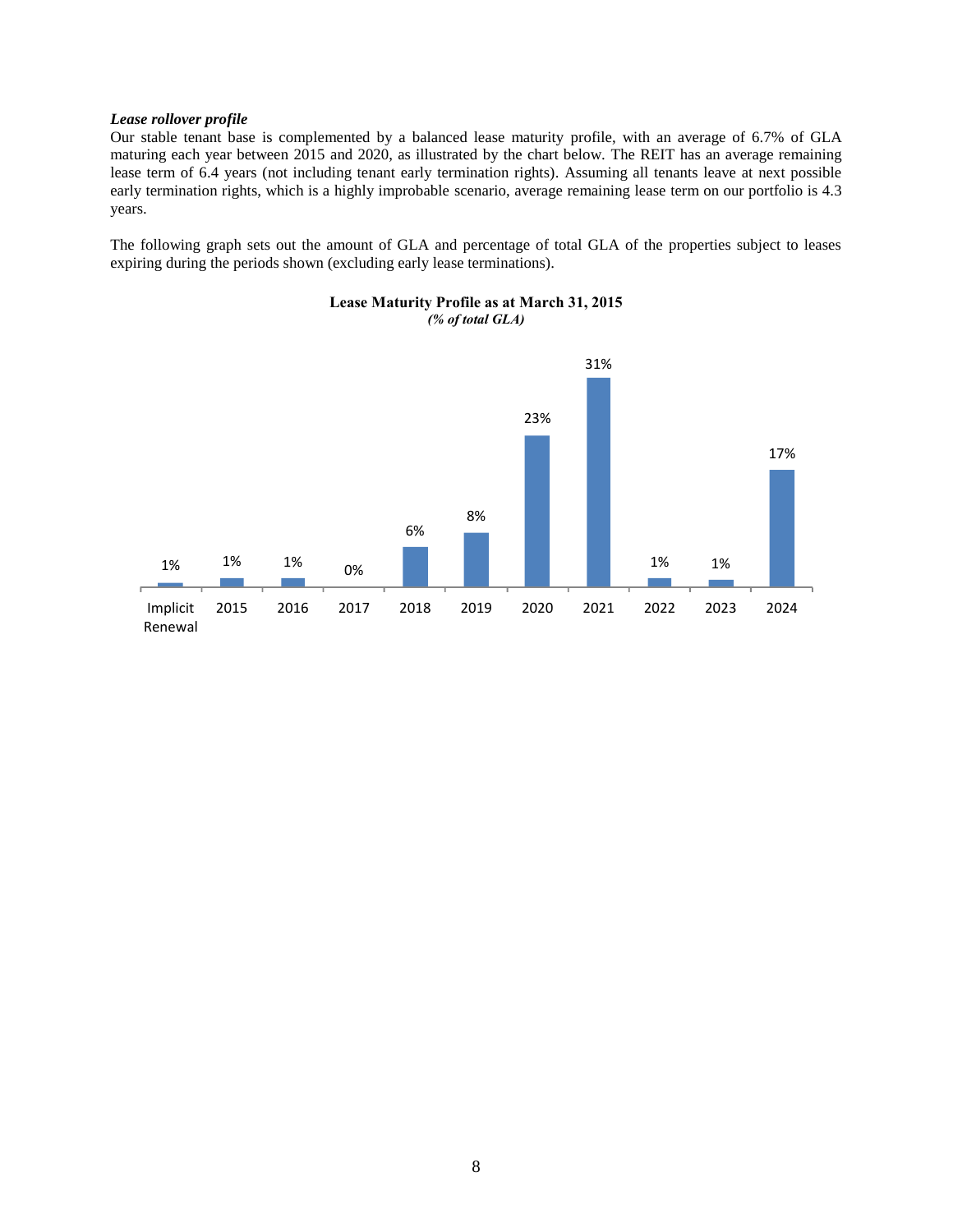# **CONSOLIDATED FINANCIAL INFORMATION**

|                                                                | 3-month period ended |                |
|----------------------------------------------------------------|----------------------|----------------|
| (in thousands of CAD\$)                                        | March 31, 2015       | March 31, 2014 |
| Rental income                                                  | 5,283                | 4,887          |
| Service charge income                                          | 1,729                | 1,107          |
| Service charge expense                                         | (3,802)              | (2,859)        |
| Other property operating expense                               | (21)                 | (23)           |
| Net rental earnings                                            | 3,189                | 3,112          |
| Administration expenses                                        | (1,000)              | (1,029)        |
| Foreign exchange (loss) gain                                   | 9                    | 38             |
| Net change in fair value of investment properties              | 1,750                | 1,136          |
| Business acquisition costs                                     |                      | (52)           |
| Operating earnings                                             | 3,948                | 3,205          |
| Gain (loss) on financial instruments at fair value through P&L | 633                  | (741)          |
| Share of the profit of an investment (equity method)           | 170                  |                |
| Finance income                                                 | 560                  | 7              |
| Finance costs                                                  | (1,229)              | (868)          |
| Distributions on Exchangeable securities                       | (429)                | (286)          |
| Net change in fair value of Exchangeable securities            | (552)                | (1,398)        |
| Earnings before income taxes                                   | 3,101                | (81)           |
| Current income tax expense                                     | (36)                 | (14)           |
| Earnings for the period                                        | 3,065                | (95)           |

#### **Net rental earnings**

Rental income does not include the revenue generated by the 50% interest in the Duisburg property, which amounted to \$542 for the quarter (share of the REIT). The latter is recognized partly as Finance income from an associate and partly as Share of the profit of an investment accounted for using the equity method. For the three months ended March 31, 2015, net rental earnings amounted to \$3,189, representing an increase of \$77 year-on-year, which is the combination of \$337 of higher income and the decline of the Euro (\$260).

#### **Administration expenses**

Administration expenses are primarily comprised of asset management fees paid to Inovalis SA and of other general administrative expenses such as trustee fees, directors' and officers' liability insurance, professional fees (including accounting fees), legal fees, filing fees, shareholders related expenses and other expenses. Administration expenses for the quarter ended March 31, 2015 amounted to \$1,000 vs. \$1,029 for the quarter ended March 31, 2014. \$513 is related to the asset management fees paid to Inovalis SA (vs. \$455 for the quarter ended March 31, 2014) and \$487 to other expenses (vs. \$574 for the quarter ended March 31, 2014).

#### **Net change in fair value of investment properties**

During the quarter ended March 31, 2015, the net change in fair value of investment properties recognized in earnings was \$1,750. It amounted to \$1,136 for the three-month period ended March 31, 2014. For the quarter ended March 31, 2015, the net change in fair value was all realized on the French properties. The Duisburg property, which is owned through a joint venture, did not record any net change in fair value for the period.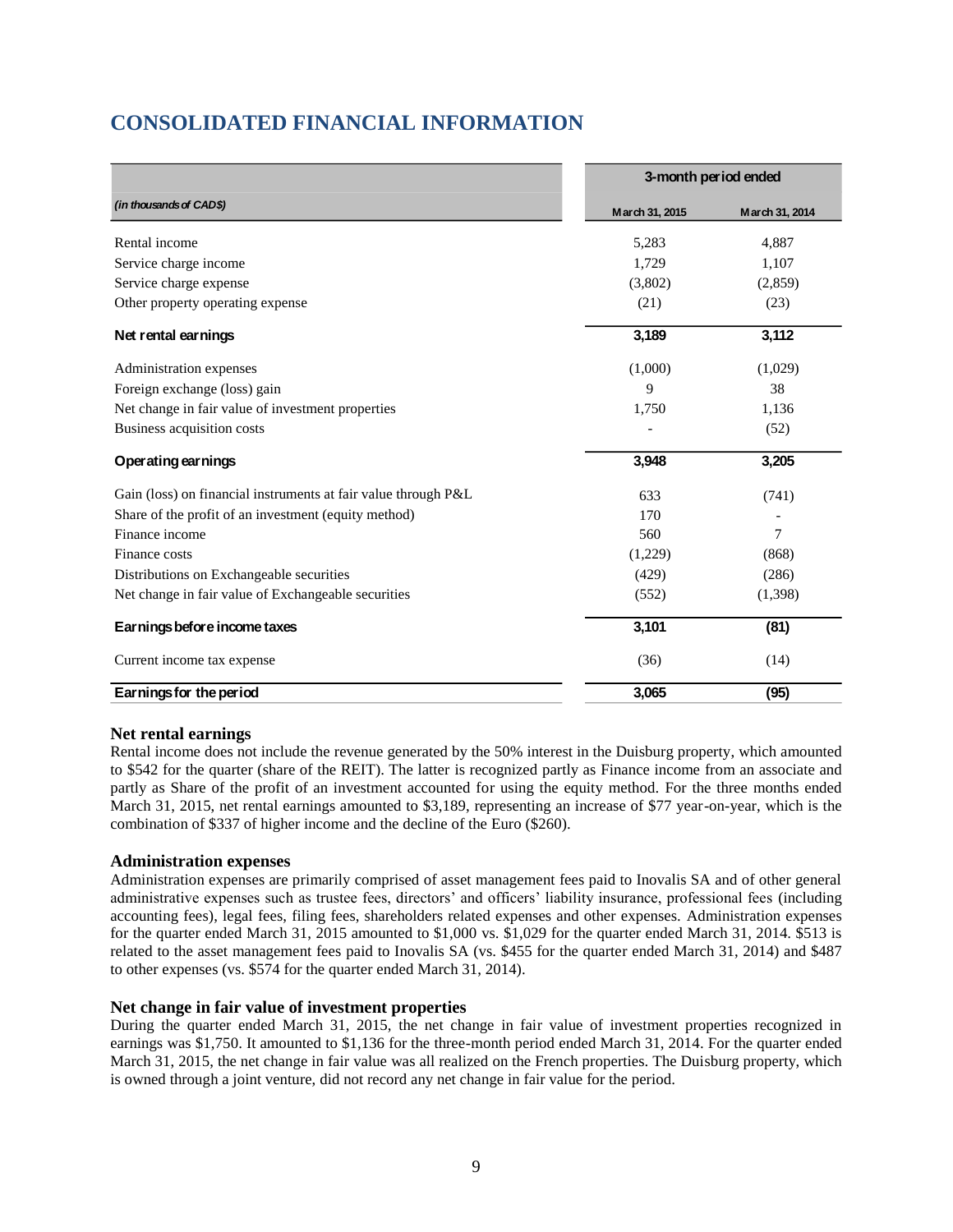#### **Gain (loss) on financial instruments at fair value through profit and loss**

The gain on financial instruments at fair value through profit and loss for the quarter ended March 31, 2015 amounted to \$633 and represents essentially the gain realized on the new foreign exchange ("FX") contracts purchased during the quarter. The new contracts have a strike price of 1.4956, which explains the significant gain since the average FX rate for the Euro for the quarter was 1.3955. During the same quarter in 2014, the REIT recorded a loss of \$741 as the FX contracts held at the time had a strike price for the Euro of 1.3211 when the average rate was 1.5117. These unfavourable contracts were liquidated during the second quarter of 2014.

#### **Share of the profit of an investment accounted for using the equity method**

During the quarter, the REIT realized a gain of \$170 on its investment in a 50% interest in the Duisburg property (Germany), which is accounted for using the equity method of accounting. It generated a \$180 of Finance income and a small loss of \$10 for the three-month period ended March 31, 2015. As the Duisburg acquisition was realized in the second quarter of 2014, no such items were recognized in the first quarter ended March 31, 2014.

#### **Finance income**

During the quarter ended March 31, 2015, the REIT recorded total finance income of \$560, which is composed of interest revenue of \$377 from the Acquisition loan to Inovalis SA, \$180 from its loan to the Duisburg joint-venture and \$3 of other finance income. During the same quarter ended March 31, 2014, the REIT recorded \$7 on interest revenue on its outstanding cash balance at the time.

#### **Finance costs**

For the three-month period ended March 31, 2015, the finance costs amounted to \$1,229 including notably \$873 for interest costs related to finance leases, mortgage loans and the lease equalization loans. For the same period in 2014, total finance costs amounted to \$868, of which \$447 related to finance leases, mortgage loans and the lease equalization loans. Please refer to note 8 of the Interim consolidated financial statements for the period ended March 31, 2015 for a more detailed description of the main components of finance costs for both periods. The variation between the periods is the result of the addition of two properties in the fall of 2014 and the impact of the renegotiation of the long-term debt that was done in the second quarter of 2014.

#### **Distributions on Exchangeable securities**

Distributions to the holders of Exchangeable securities are calculated in a manner to provide a return that is economically equivalent to the distributions received by the Unitholders. They are, however, subordinated to the distributions to the other Unitholders for a period of three years from the IPO on April 10, 2013. During the threemonth period ended March 31, 2015 the distribution recognized on exchangeable securities was \$429 while it was \$286 for the same period in 2014. The increase is the result of the additional Exchangeable securities purchased by Inovalis SA at the time of the Unit offering in November 2014 and from the additional securities received by Inovalis SA in lieu of asset management fees.

#### **Net change in fair value of Exchangeable securities**

The net change in value of the Exchangeable securities, as well as the cost of distributions recognized on Exchangeable securities, are recognized in profit and loss because, for financial reporting purposes, the Exchangeable securities have been classified as a liability at fair value through profit or loss. The actual results reflect a loss for the three-month period ended March 31, 2015 because the quoted value of the REIT's Units, which is used as the basis for the measurement of the Exchangeable securities, increased since December 31, 2014. The closing price on the TSX was \$9.15 on March 31, 2015, whereas it was \$8.88 on December 31, 2014. For the threemonth period ended March 31, 2014, the resulting loss of \$1,398 because the closing price on the TSX was \$9.81 on March 31, 2014, whereas it was \$8.81 on December 31, 2014.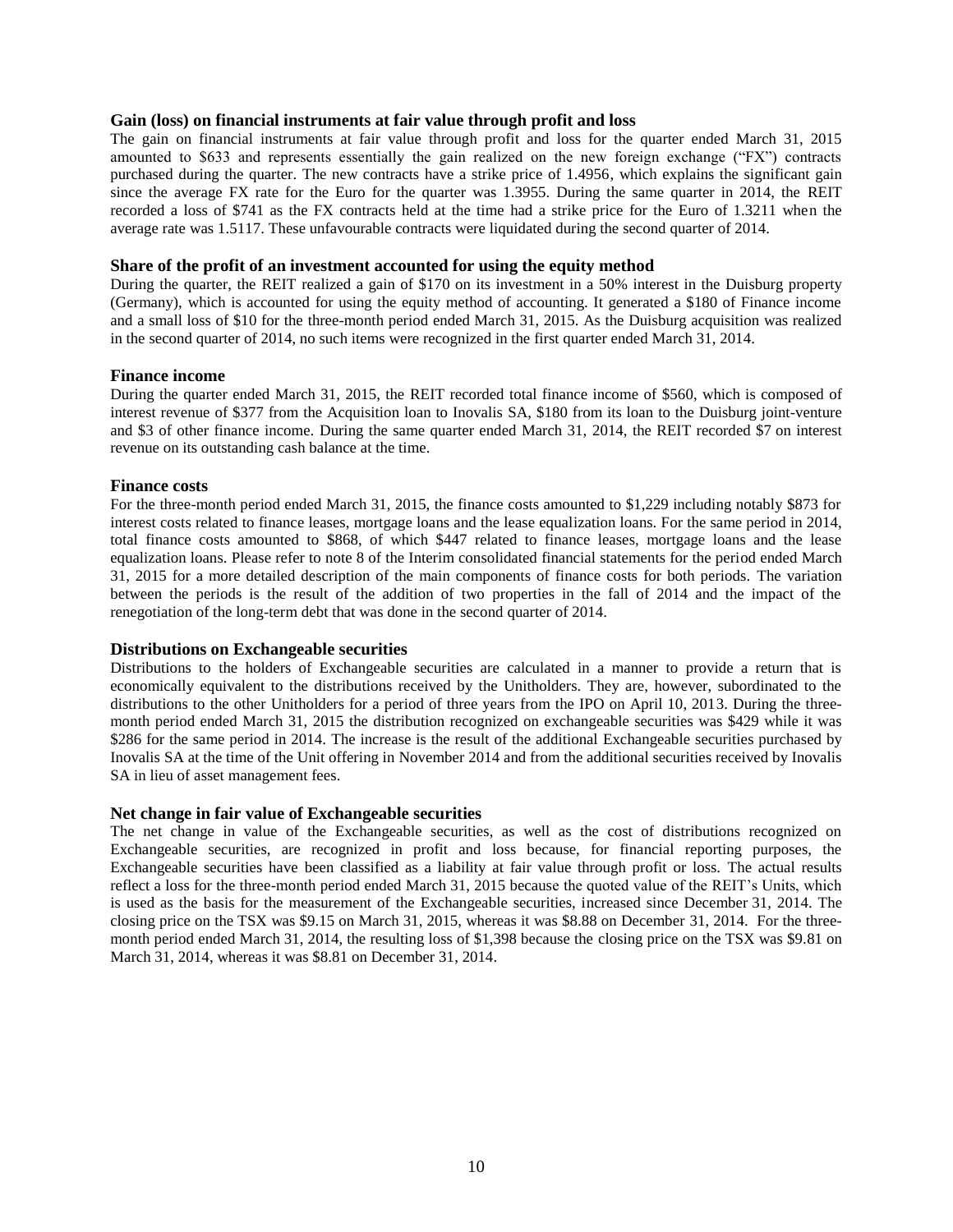### **Last 24 Months Key Financial Information**

|                           |                   | 3-month period ended |                   |                         |                   |                 |                   |                         |
|---------------------------|-------------------|----------------------|-------------------|-------------------------|-------------------|-----------------|-------------------|-------------------------|
| (in thousands of CAD\$)   | March 31.<br>2015 | Dec 31.<br>2014      | Sept. 30.<br>2014 | <b>June 30.</b><br>2014 | March 31.<br>2014 | Dec 31.<br>2013 | Sept. 30,<br>2013 | <b>June 30,</b><br>2013 |
| Rental income             | 5.283             | 4.846                | 4.291             | 4.658                   | 4,887             | 4.630           | 4.409             | 3,484                   |
| Net rental earnings.      | 3.189             | 5.167                | 4.608             | 5.039                   | 3.112             | 4.394           | 4.825             | 2,357                   |
| Earnings for the period   | 3.065             | 21.374               | 2,158             | (6,897)                 | (95)              | 3,955           | 5,699             | 7,728                   |
| Earnings per Unit (CAD\$) | 0.20              | . 56                 | 0.19              | (0.61)                  | (0.01)            | 0.35            | 0.50              | 0.68                    |

# **NON-IFRS RECONCILIATION (FFO AND AFFO)**

|                                                                                                                   | 3-month period ended |                |
|-------------------------------------------------------------------------------------------------------------------|----------------------|----------------|
| (in thousands of CAD\$)                                                                                           | March 31, 2015       | March 31, 2014 |
| Earnings for the period                                                                                           | 3,065                | (95)           |
| Add/(Deduct):                                                                                                     |                      |                |
| Business acquisition costs                                                                                        |                      | 52             |
| Net change in fair value of investment properties                                                                 | (1,750)              | (1, 136)       |
| (Gain) loss on financial instruments at fair value through profit and loss                                        | (633)                | 741            |
| Adjustment for property taxes accounted for under IFRIC 21                                                        | 2,030                | 1,659          |
| Share of the profit of an investment (equity method)                                                              | (170)                |                |
| Distributions on Exchangeable securities                                                                          | 429                  | 286            |
| Change in fair value of Exchangeable securities                                                                   | 552                  | 1,398          |
| Foreign exchange gains or losses on monetary items not forming part of<br>a net investment in a foreign operation | (9)                  | (38)           |
| Non-recurring other finance costs                                                                                 | 22                   |                |
| Finance income from investment                                                                                    | (180)                |                |
| Deferred income tax expense                                                                                       | 28                   |                |
| FFO from investment                                                                                               | 342                  |                |
| <b>FFO</b>                                                                                                        | 3,726                | 2,867          |
| Add/(Deduct):                                                                                                     |                      |                |
| Non-cash effect of straight line rents                                                                            | (663)                | (485)          |
| Cash effect of the lease equalization loans                                                                       | 240                  | 485            |
| Amortization of fair value adjustment on assumed debt                                                             | 109                  | 396            |
| Amortization of transaction costs on mortgage loans                                                               | 105                  |                |
| Non-cash part of asset management fees paid<br>in Exchangeable securities <sup>(1)</sup>                          | 257                  | 228            |
| Capex net of cash subsidy                                                                                         | (100)                | (450)          |
| Adjustement from investment <sup>(2)</sup>                                                                        | 28                   |                |
| <b>AFFO</b>                                                                                                       | 3,702                | 3,041          |
| FFO / Units (diluted) <sup>(3)</sup> (in CAD\$)                                                                   | 0.21                 | 0.23           |
| AFFO / Units (diluted) <sup>(3)</sup> (in CAD\$)                                                                  | 0.21                 | 0.24           |

(1) For purposes of this presentation, 50% of non-cash part of the asset management fee is included in the AFFO reconciliation. Notwithstanding, 100% of the asset management fee is paid in Exchangeable securities

(2) Adjustment for the non-cash part of asset management fees pertaining to the investment

(3) Based on the weighted average number of Units, i.e. 17,332,699 and 12,675,707 for the 3-month periods ended March 31, 2015 and 2014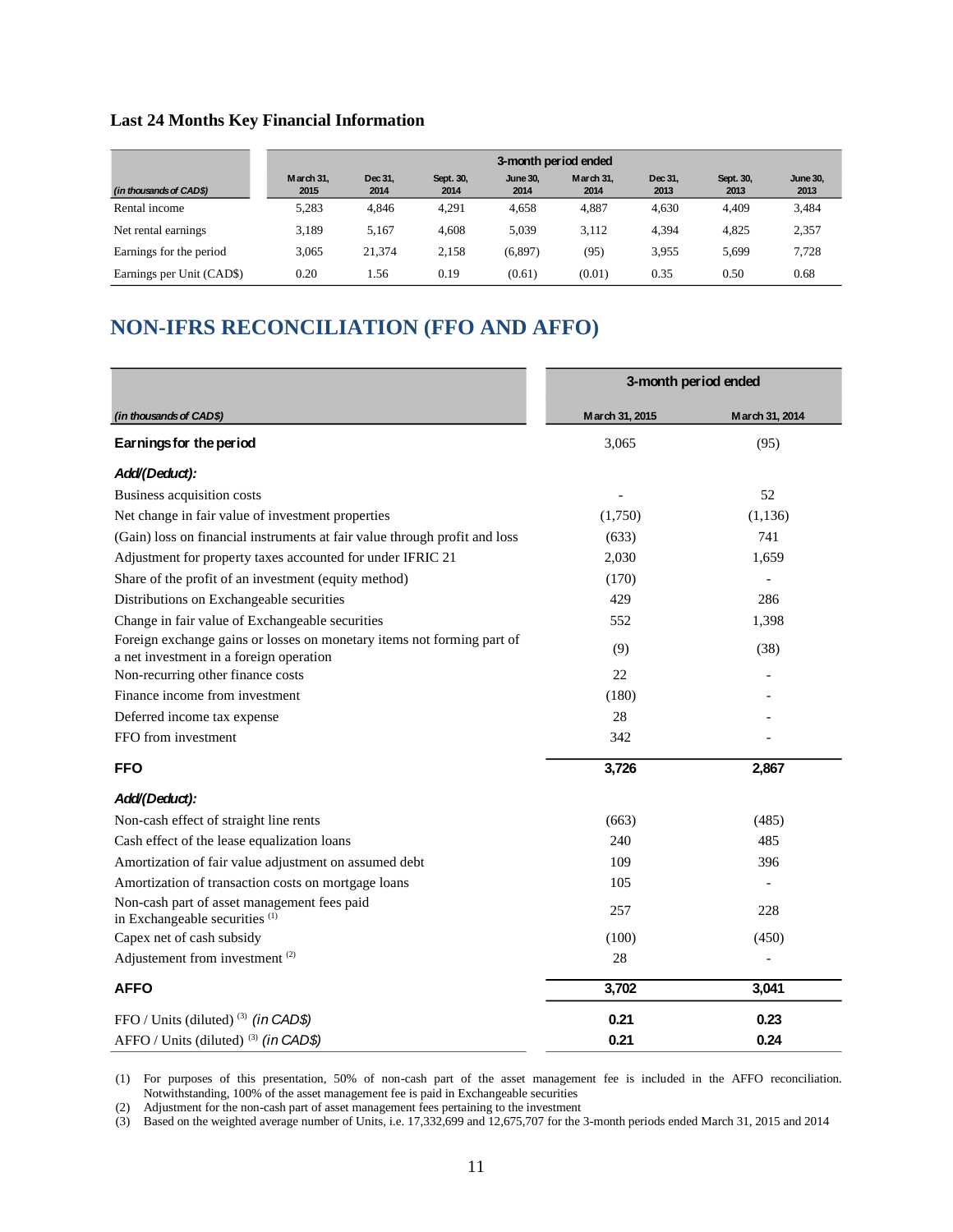Management believes FFO is an important measure of our operating performance. This non-IFRS measurement is a commonly used measure of performance of real estate operations. However, it does not represent cash flow from operating activities as defined by IFRS and is not necessarily indicative of cash available to fund Inovalis REIT's needs.

AFFO is an important measure of our economic performance and is indicative of our ability to pay distributions. This non-IFRS measurement is commonly used for assessing real estate performance. However, it does not represent cash flow from operating activities as defined by IFRS and is not necessarily indicative of cash available to fund Inovalis REIT's needs.

Our AFFO calculation does not take into account an amount of \$423 receivable from Inovalis SA. This amount was used for the benefit of a deposit for a potential future acquisition at the manager's entire responsibility. The manager will pay this amount to the REIT in the course of the second quarter of 2015.

AFFO payout ratio is 96.6% for the 3-month period ended March 31, 2015. Taking into account the above receivable from the manager, the AFFO payout ratio would be 86.7%. The payout ratio will further decrease when the REIT deploys all or part of the \$19.5 million of cash available on future acquisition and when additional cash is generated by these acquisitions.

Our AFFO calculation is based on the average foreign exchange rate for the period (1.3955 Canadian dollars per Euro for the 3-month period ended March 31, 2015) and does not take into account our foreign currency hedging arrangements (100% of our monthly cash distributions are covered until January 2018 at an average rate of 1.5227).

### **PROPERTY CAPITAL INVESTMENTS**

#### **Fair value**

The fair value of our investment property portfolio as at March 31, 2015, including our 50% interest in Duisburg, was \$334.4 million (vs. \$344.0 million as at December 31, 2014). The fair value of the French properties was \$267.4 million (80.0% of total value) and the fair value of the German properties, including our 50% interest in Duisburg, was \$67.0 million (20.0% of total value).

Management principally uses discounted cash flows to determine the fair value of the investment properties. These values are supported by third party appraisals. Our assessment of the fair values of the French properties was in line with the values determined by Jones Lang LaSalle France in conformity with the requirements of the *Royal Institution of Chartered Surveyors Standards*, the *Charte de l'expertise immobilière* and the *European Valuation Standards of TEGoVA* (the European Group of Valuers' Association) and IFRS 13. Our assessment of the fair value of the German property was in line with the value determined by Jones Lang LaSalle Germany in conformity with the requirements of the *Royal Institution of Chartered Surveyors Standards*.

#### **Building improvements**

The REIT is committed to improving its operating performance by incurring appropriate capital expenditures in order to replace and maintain the productive capacity of its property portfolio so as to sustain its rental income generating potential over the portfolio's useful life. In accordance with IFRS, the REIT will capitalize all capital improvement expenditures on its properties that enhance the service potential of a property and extend the useful life of an asset with the term of the capital lease.

An escrow account totalling \$4.2 million of cash was set aside by the vendors of the four initial properties for payment of capital expenditures to be invested before April 2016 in the event a need for capex arises. As at March 31, 2015, about \$1 million was spent.

#### **Initial direct leasing costs and lease incentives**

Initial direct leasing costs include leasing fees and related costs, and broker commissions incurred in negotiating and arranging tenant leases. Lease incentives include costs incurred to make leasehold improvements to tenant spaces and cash allowances. Initial direct leasing costs and lease incentives are dependent on asset type, lease terminations and expiries, the mix of new leasing activity compared to renewals, portfolio growth and general market conditions. Short-term leases generally have lower costs than long-term leases.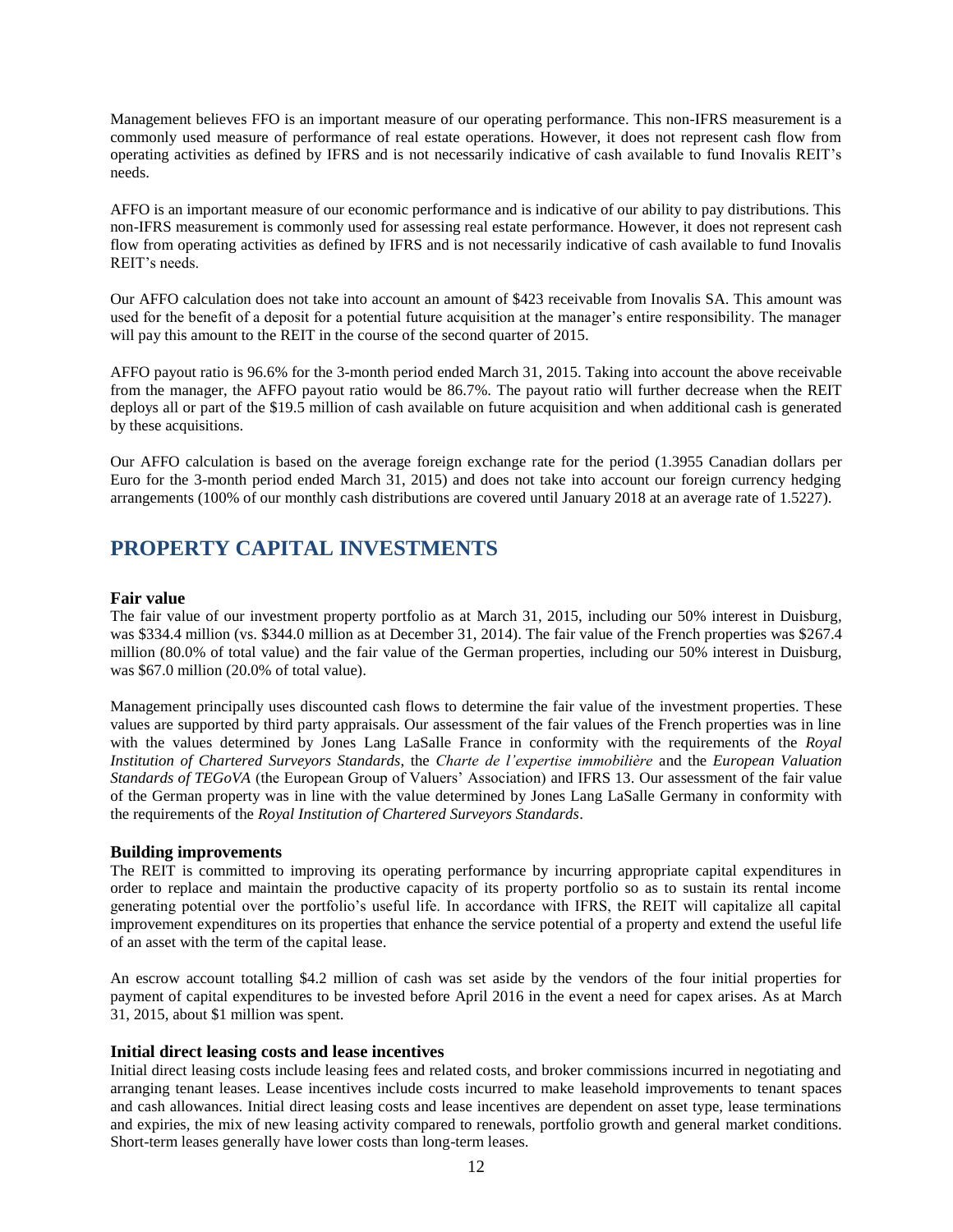#### **Guarantees, commitments and contingencies**

The REIT and its subsidiaries have provided guarantees in connection with the finance lease liabilities and the mortgage loans, including pledge of affiliates of the REIT, first mortgages and assignment of receivables and future receivables.

### **OTHER SIGNIFICANT ASSETS**

#### **Restricted cash and other financial assets**

Restricted cash and other financial assets amounted to \$1,850 as at March 31, 2015. It is comprised of \$700 of collateral for the foreign exchange currency contracts and \$1,150 of deposit for the Bad homburg acquisition (closed on April 8, 2015).

#### **Investment accounted for using the equity method**

This section encompasses the 50% interest the REIT has in the Duisburg property via its 50% ownership of CanCorp Duisburg I S.à.r.l. Simplified balance sheet and statement of earnings of CanCorp Duisburg I S.à.r.l. can be found in the note 5 of the Consolidated Financial Statements attached to this report. The fair value of the investment accounted for using the equity method was \$17.8 million as at March 31, 2015 compared to \$18.3 million on December 31, 2014. The fair value of the Duisburg property, which we own through a joint-venture arrangement, was \$68.8 million (vs. \$70.9 million as at December 31, 2014).

The REIT's share of the investment property amounts to \$34.4 million as at March 31, 2015. The REIT's share of the mortgage debt associated with this property amounts to \$16.5 million. The table below outlines the share of the REIT's FFO and AFFO coming from this investment.

|                                                                 |       | 3-month period ended March 31, 2015 |
|-----------------------------------------------------------------|-------|-------------------------------------|
| (in thousands of CAD\$)                                         | Total | Share of the REIT (50%)             |
| Profit (loss) for the period                                    | (19)  | (10)                                |
| Adjustment for                                                  |       |                                     |
| Acquisition costs (reversal of accrual)                         | (54)  | (27)                                |
| Finance costs to Partners                                       | 720   | 360                                 |
| Interests on mortgage loans - amortization of transaction costs | 18    | 9                                   |
| Deferred income tax                                             | 20    | 10                                  |
| FFO from investment                                             | 685   | 342                                 |
| Add/(Deduct):                                                   |       |                                     |
| Adjustment for asset management fees and other finance costs    | 56    | 28                                  |
| <b>AFFO from investment</b>                                     | 741   | 370                                 |

#### **Acquisition loan**

On November 6, 2014, Metropolitan LLC, a 100% subsidiary of the REIT, made a loan to Inovalis in the amount of 12,500 Euros so that Inovalis SA could acquire a property in the greater metropolitan area of Paris France. As of March 31, 2015, the book value of this loan was \$17,029. The loan is secured by a share pledge from a holding company owned by Inovalis SA (which also owns another property in the Greater Paris Region), bears interest at a rate of 8.75% for three years (with an option to extend for one year) and includes a right of first opportunity in favor of the REIT to purchase the property at a discount to the then market price. Whether the REIT exercises its option to buy the property or the property is sold to a third party, the REIT will receive 50% of the profit generated by the sale of the property less all interests received on the Acquisition Loan, in the first case in the form of a discount to the price and in the second case in the form of a cash gain. The minimum income for the REIT on this transaction will be 8.75% per annum.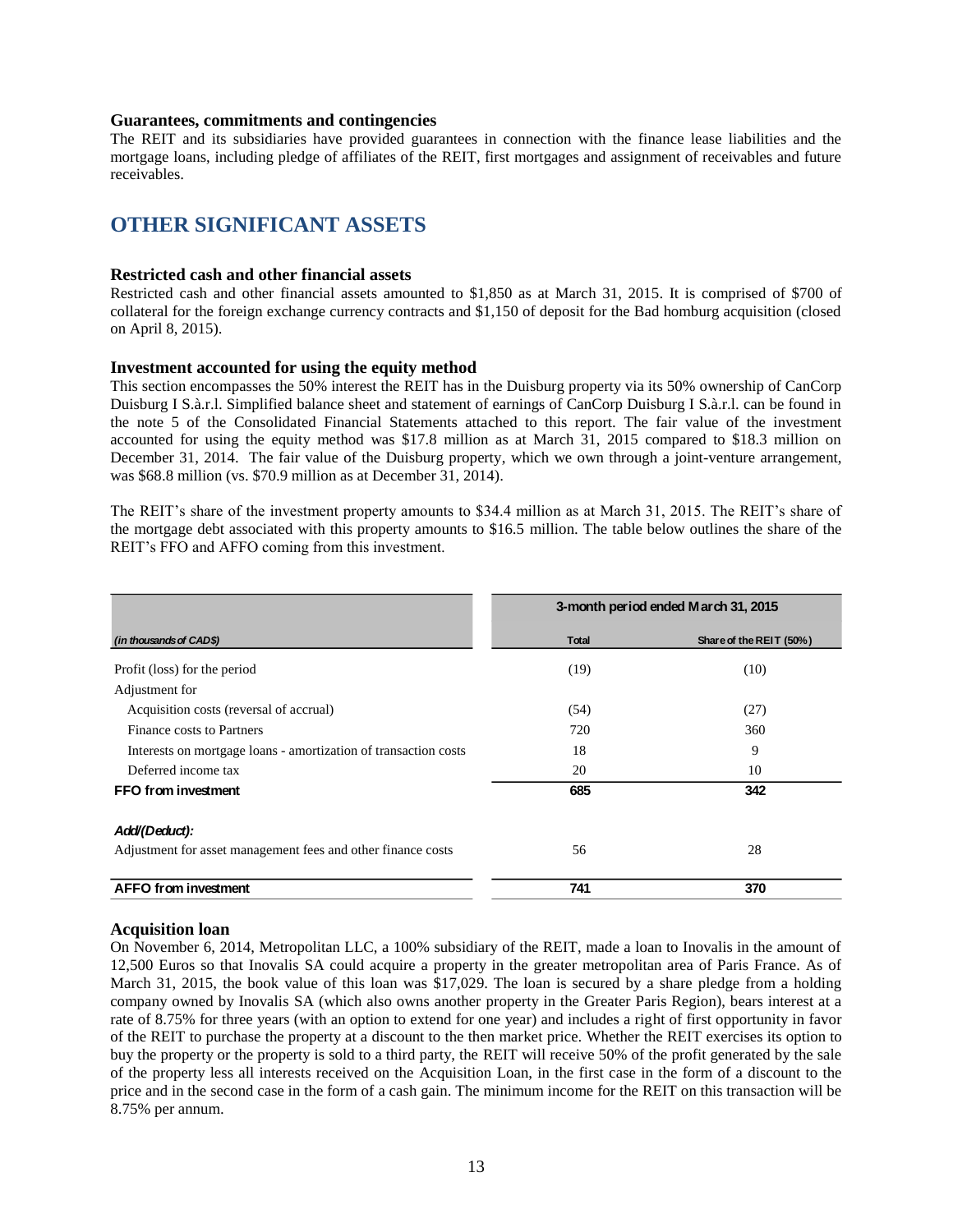#### **Trade and other receivables**

Trade and other receivables as at March 31, 2015 amounted to \$3,407 compared to \$2,852 as at December 31, 2014. The increase is principally the result of an increase in rent and service charges receivable from tenants as well as interest receivable for the Acquisition loan from Inovalis SA.

#### **Other current Assets**

Other current assets as at March 31, 2015 amounted to \$3,114 compared to \$731 as at December 31, 2014. This amount is composed of sales tax receivable of \$1,205 and prepaid expenses of \$1,909. The main item in the prepaid expenses is a lease payment for the BBA property for the second quarter that was paid at the end of March. Lease payments are usually made at the beginning of the period.

# **PRESENTATION OF OUR CAPITAL**

#### **Liquidity and capital resources**

Inovalis REIT's primary sources of capital are cash generated from operating activities, credit facilities, sharing the ownership of actual assets owned entirely and equity issues. Our primary uses of capital include property acquisitions, payment of distributions, costs of attracting and retaining tenants, recurring property maintenance, major property improvements and debt interest payments. We expect to meet all of our ongoing obligations through current cash, cash flows from operations, debt refinancing and, as growth requires and when appropriate, new equity or debt issues. We can also sell some portion of assets owned in order to get access to capital but also in the perspective of diversification of our portfolio.

As at March 31, 2015, we have \$19.5 million of cash available, which after current payables and operating requirements is available for acquisitions. Subsequent to the quarter, approximately \$5.0 million was employed for the acquisition of the 50% interest in the Bad Homburg property.

#### **Financing activities**

Our debt strategy is to have secured mortgage financing with a term to maturity that is appropriate in relation to the lease maturity profile of our portfolio and then to put in place, when appropriate, interest-only financings. We intend to search for fixed rate financings or floating rate financings with a cap. Our preference is to have staggered debt maturities to mitigate interest rate risk and limit refinancing exposure in any particular period. Our debt to book value stands at 51.4%, in line with our long-term targeted range of 50 to 55% and net of the \$19.5 million of cash available as at March 31, 2015, this debt to book value stands at 48.6%.

Key performance indicators in the management of our debt are summarized in the following table.

|                                                                                                                                                                                                                                                                                                                                                                                                                                                                                                                                                                                                                                                                                               | For the three months<br>ended March 31, 2015 | For the year ended<br>December 31, 2014 |
|-----------------------------------------------------------------------------------------------------------------------------------------------------------------------------------------------------------------------------------------------------------------------------------------------------------------------------------------------------------------------------------------------------------------------------------------------------------------------------------------------------------------------------------------------------------------------------------------------------------------------------------------------------------------------------------------------|----------------------------------------------|-----------------------------------------|
| Weighted average interest rate (1)                                                                                                                                                                                                                                                                                                                                                                                                                                                                                                                                                                                                                                                            | 1.95%                                        | 1.98%                                   |
| Debt-to-book value $(2)$                                                                                                                                                                                                                                                                                                                                                                                                                                                                                                                                                                                                                                                                      | 51.4%                                        | 52.2%                                   |
| Debt-to-book value, net of cash $(3)$                                                                                                                                                                                                                                                                                                                                                                                                                                                                                                                                                                                                                                                         | 48.6%                                        | 49.0%                                   |
| Interest coverage ratio <sup>(4)</sup>                                                                                                                                                                                                                                                                                                                                                                                                                                                                                                                                                                                                                                                        | 4.6x                                         | 4.7 x                                   |
| Debt due in next 12 months in thousand of CAD\$ (including interests)                                                                                                                                                                                                                                                                                                                                                                                                                                                                                                                                                                                                                         | 6,654                                        | 6,991                                   |
| Weighted average term to maturity of debt (5)                                                                                                                                                                                                                                                                                                                                                                                                                                                                                                                                                                                                                                                 | 7.0 years                                    | 7.2 years                               |
| Calculated as the weighted average interest rate paid on the finance leases and the mortgage financing<br>(1)<br>Defined as total debt divided by total assets. Takes into account 50% of the Duisburg property<br>(2)<br>Defined as total debt divided by total assets, each of which excludes \$19.5 million of cash at March 31, 2015. Takes into account 50% of<br>(3)<br>the Duisburg property<br>Calculated as net rental earnings plus interest, less general and administrative expenses, divided by interest expense on the financial leases<br>(4)<br>and mortgage financings<br>Calculated as the weighted average term on all the financial leases and mortgage financings<br>(5) |                                              |                                         |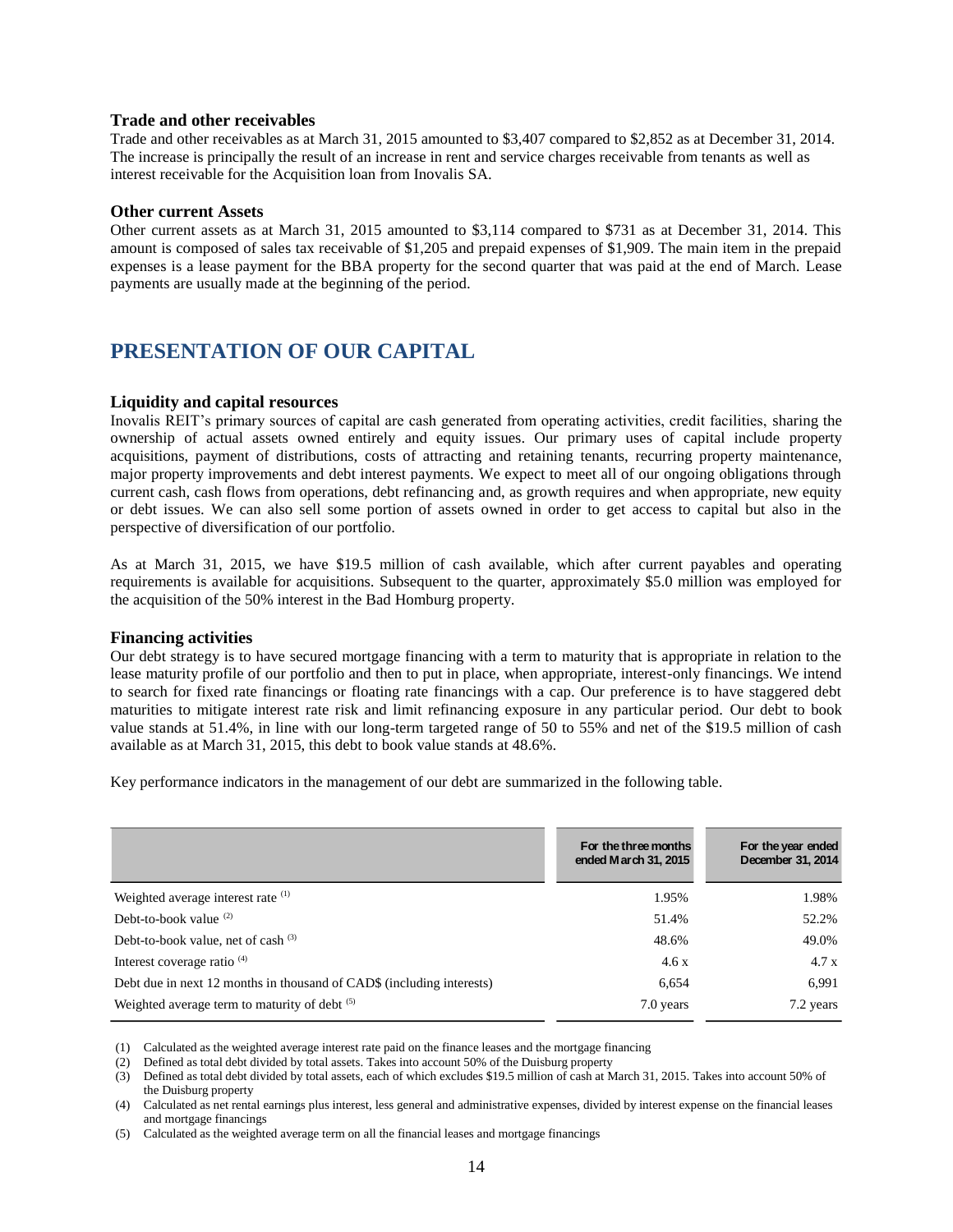**Leasehold and Mortgage Financing Maturity Profile** *(% of amount outstanding as at March 31, 2015)*



#### **Equity**

Our discussion about equity is inclusive of Exchangeable securities, which are economically equivalent to the REIT's Units. In our consolidated financial statements, the Exchangeable securities are classified as a combination of current and non-current liabilities under IFRS because of the conversion feature that can be exercised by the holder of those securities.

|                                                 | 3-month period ended<br>March 31, 2015 |
|-------------------------------------------------|----------------------------------------|
| <b>Units</b>                                    |                                        |
| Number at beginning of period                   | 15,278,536                             |
| Increase/(Decrease) in number during the period |                                        |
| Units issued pursuant to the DRIP               | 20,343                                 |
| Number at end of period                         | 15,298,879                             |
| Weighted average number during the period       | 15,288,573                             |
| <b>Exchangeable securities</b>                  |                                        |
| Number at beginning of period                   | 2,043,347                              |
| Increase/(Decrease) in number during the period | 70,147                                 |
| Number at end of period                         | 2,113,494                              |
| Weighted average number during the period       | 2,044,126                              |
| Units and Exchangeable securities               |                                        |
| Number at beginning of period                   | 17,321,883                             |
| Increase/(Decrease) in number during the period | 90,490                                 |
| Number at end of period                         | 17,412,373                             |
| Weighted average number during the period       | 17,332,699                             |

Our Declaration of Trust authorizes the issuance of an unlimited number of Units and an unlimited number of Special Voting Units. Issued and outstanding Units and Special Voting Units may be subdivided or consolidated from time to time by the Trustees without notice to or approval of the Unitholders of the REIT.

A total of 70,147 Exchangeable securities were issued during the period from January 1, 2015 to March 31, 2015 in favour of Inovalis SA as payment of the asset management fee for the fourth quarter of 2014. 50% of these Exchangeable securities (or 35,074 Exchangeable securities) are subject to an escrow agreement pursuant to which such Exchangeable securities will be released from escrow upon termination of the Management Agreement, except in the case of internalization of the management of the REIT, in which case (i) one third of the Exchangeable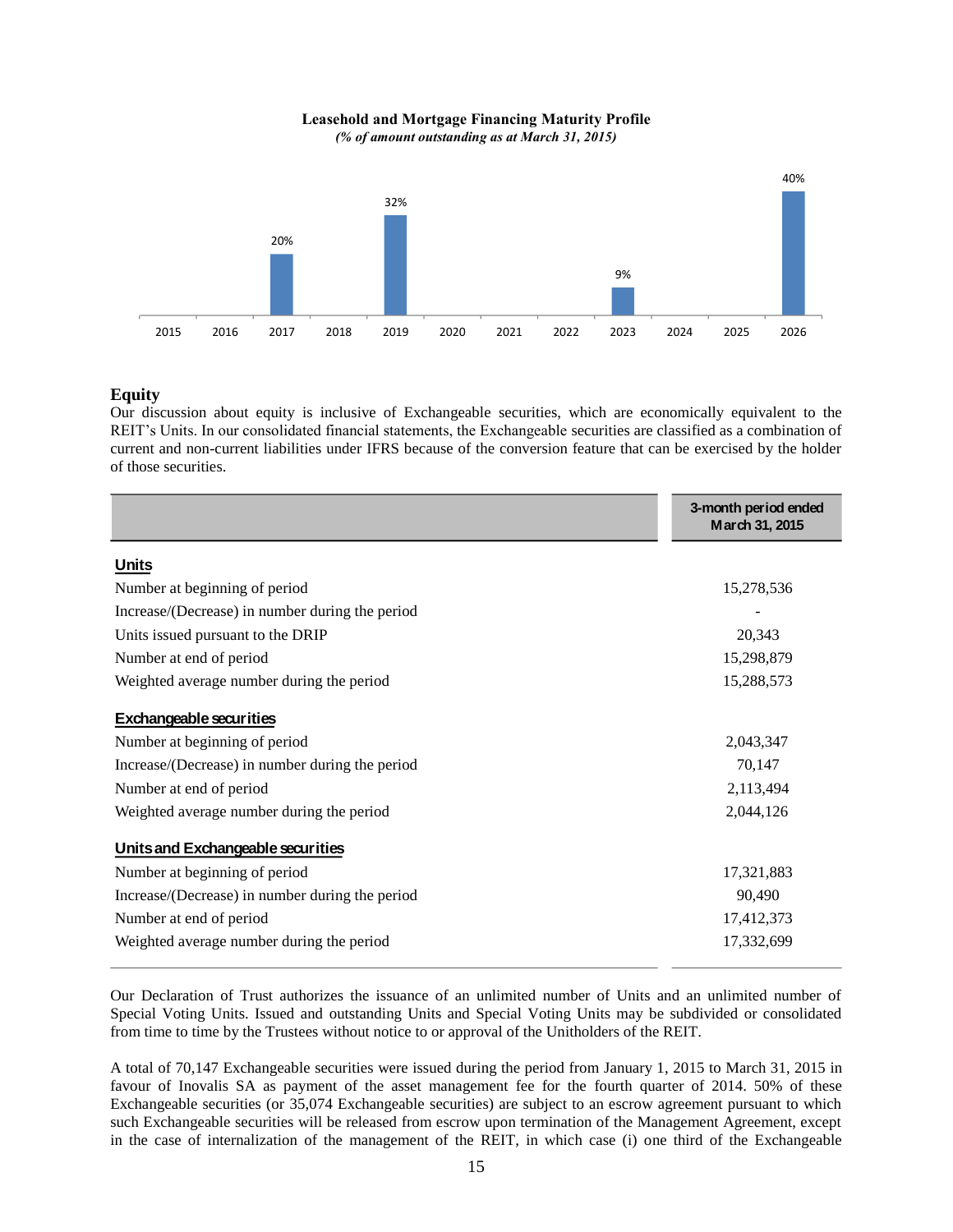securities will be automatically released upon internalization of the management of the REIT, and (ii) one third of the Exchangeable securities will be released on the first and second anniversaries of the internalization of the REIT.

Further to the Distribution Reinvestment Plan ("**DRIP**") in place, a total of 20,343 Units were issued to Unitholders during the 3-month period ended March 31, 2015. An additional 7,444 Units were issued on April 15, 2015 for the March 2015 distribution. As of December 31, 2014, 6.3% of the Units were enrolled in the DRIP.

#### *Distribution and management of foreign exchange risk*

Our Declaration of Trust provides our trustees with the discretion to determine the percentage payout of income that would be in the best interests of the REIT. Given that the level of working capital tends to fluctuate over time and should not affect our distribution policy, we do not consider it when determining our distributions.

In order to ensure the predictability of distributions to our Unitholders, we have established an active foreign exchange hedging program. As at March 31, 2015, according to the hedging program in place, until April 2017, every month, the REIT is committed to sell  $\epsilon$ 486 at a rate of 1.5437 and to receive \$750 thousand. In January 2015, in order to cover 100% of the cash distributions monthly paid by the REIT (including the Units issued in November 2014), the REIT entered into additional contracts. These additional contracts are a combination of put and call options that were chosen so as to make the REIT benefit from an exchange rate higher than the forward contracts rates at the time we entered into these contracts, for a minimum period of three years. Taking into account all of our foreign exchange hedging contracts, the REIT will, every month until January 2018, be selling on the average €657 at an average rate of 1.5227 and receiving \$1,000.

| (in thousands of CAD\$ except for per Unit amounts) | 3-month period ended<br>March 31, 2015 | 3-month period ended<br>March 31, 2014 |
|-----------------------------------------------------|----------------------------------------|----------------------------------------|
| Declared distributions on Units                     | 3,154                                  | 2,328                                  |
| Declared distributions on Exchangeable securities   | 421                                    | 286                                    |
| <b>Total declared distributions</b>                 | 3.575                                  | 2,614                                  |
| Distribution per Unit (diluted) $(1)$               | \$0.21                                 | \$0.21                                 |

(1) Calculation based on the declared distributions and weighted average number of Units during the period (including Exchangeable securities)

We currently pay monthly distributions to Unitholders of \$0.06875 per Unit, or \$0.825 per Unit on an annual basis.

#### **Trade and other payables**

Trade and other payables as at March 31, 2015 amounted to \$7,756 compared to \$5,653 as at December 31, 2014. The increase is principally due to the accrual of all property taxes and levies in the first quarter (\$1,849), which will resorb itself over the course of the year. Also, the addition of new subsidiaries of Sablière and Baldi in the fall of 2014 increases the level of operating expenses and the resulting increases in payables.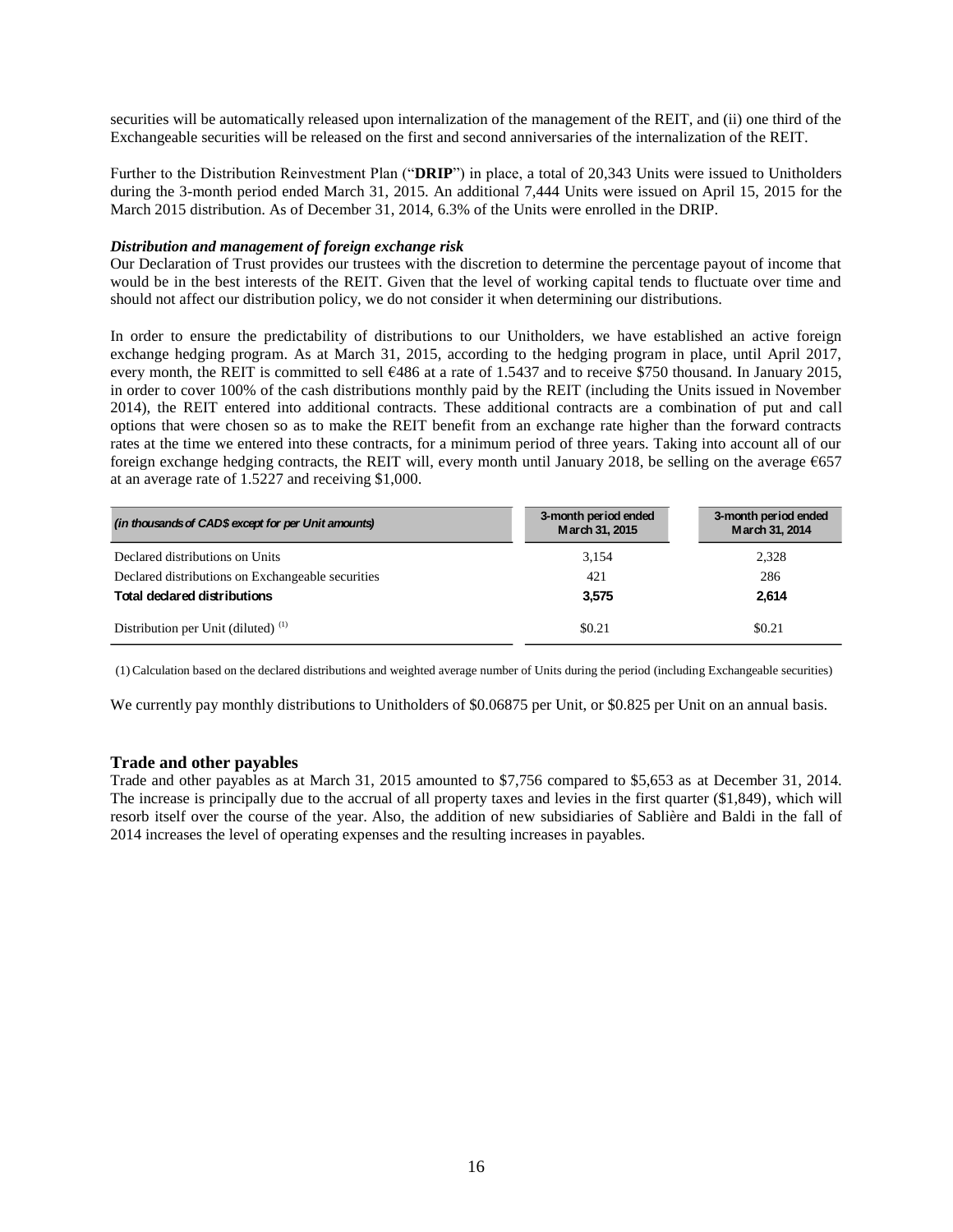# **ANALYSIS OF DISTRIBUTED CASH**

|                                                                                                      | 3 months ended<br>March 31, 2015 | 3 months ended<br>March 31, 2014 | 12 months<br>ended<br>December 31,<br>2014 |
|------------------------------------------------------------------------------------------------------|----------------------------------|----------------------------------|--------------------------------------------|
| Cash flows from operating activities (A)                                                             | 1,920                            | 4,550                            | 12,199                                     |
| Earnings before income tax (B)                                                                       | 3,101                            | (81)                             | 17,546                                     |
| Declared distribution on Units (C)                                                                   | 3,154                            | 2,328                            | 9,864                                      |
| Excess (shortfall) of cash flows from operating activities<br>over cash distributions paid $(A - C)$ | (1,234)                          | 2.222                            | 2,335                                      |
| Excess (shortfall) of profit or loss over cash distributions<br>paid $(B - C)$                       | (53)                             | (2,409)                          | 7,682                                      |

As shown in the table above, the cash distributions declared for the three-month period ended March 31, 2015 was greater than the cash flows related to operating activities as reported in the REIT's interim consolidated statement of cash flows for the same period. The cash flows related to operating activities for the period ended March 31, 2015 was impacted by an increase in receivables and prepaid expenses relating to the timing of invoicing of certain annual charges for rent, taxes and other expenses which should resorb themselves over the course of the year. Also, the REIT had \$663 in rent free periods during the quarter which is normally partially compensated by an increase in the lease equalization loans which is presented in the cash flow statements under financing activities.

Also, as shown in the table above, the amount of distributions declared for the quarter was greater than the amount of earnings reported during the period. Notwithstanding this situation, the REIT does not believe that any portion of these distributions should be regarded as an economic return of capital. The REIT's profit or loss reflects a number of gains or losses that do not affect cash as well as a number of expenses that are related to investing or financing activities rather than to operating activities.

Every quarter, the REIT ensures that sufficient funds were being generated from rental operations to continue making distributions at the planned rate. To perform this assessment, management uses the FFO and AFFO measures presented in the section entitled Non-IFRS reconciliation (FFO and AFFO). These measures are used to determine the amount of funds generated by ongoing rental operations that are available for distribution. These measures remove from consideration those gains and losses that are recognized for accounting purposes but that do not impact cash flow. They also remove from consideration various revenues and expenses that are recognized in profit or loss for accounting purposes but which do not arise from ongoing rental operations, for example because they were incurred to acquire revenue generating assets.

As quantified in the FFO and AFFO calculations, the funds used to make the distributions during the current quarter were generated through the REIT's ongoing rental operations.

The REIT expects to continue paying distributions based on the current plan.

# **RISK AND UNCERTAINTIES**

We are exposed to various risks and uncertainties, many of which are beyond our control. Material risks and uncertainties that could materially affect our operations and future performance are described in our prospectus dated March 28, 2013, in our short-form equity offering prospectus dated October 30, 2014, and in our 2014 annual report which are available at [www.sedar.com.](http://www.sedar.com/)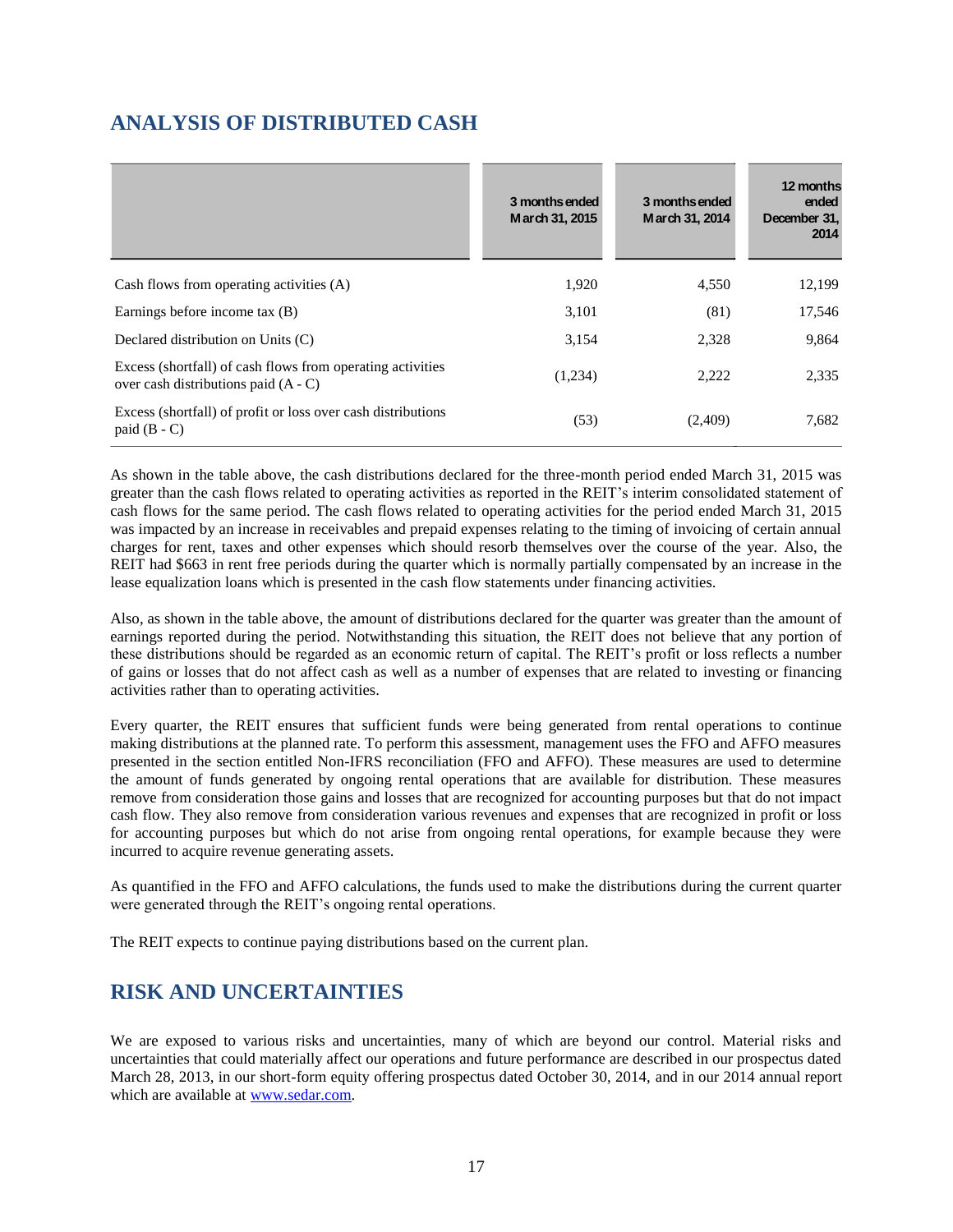### **OUTLOOK**

We believe that the current market environment is a favourable one for the REIT to prosper. In addition to actively managing our properties, we are continuously assessing potential acquisitions in our target markets and will focus on the ones offering value and stability. Our long-term credit worthy tenants, low cost of debt with proper maturity and the foreign exchange rate contracts for our distributions until January 2018, not only provide investors with steady cash flows, but also serve as a basis for future growth. In addition of the cash available, we can also sell some portion of assets that we own to get access to additional cash and at the same time diversify our portfolio risk.

# **CRITICAL ACCOUNTING POLICIES**

The preparation of the REIT's interim consolidated financial statements in conformity with IFRS requires management to make judgments and estimates that affect the reported amounts of revenues and investment properties owned directly and indirectly at the reporting date. However, uncertainty about these estimates could result in outcomes that require a material adjustment to the carrying amount of the asset or liability affected in future periods.

We consider the following policies and estimates to be the most critical in understanding the assumptions and judgments that are involved in preparing our financial statements and the uncertainties that could affect our financial results, financial condition and cash flows: (i) recognition and valuation of investment properties; and (ii) distinction between business combinations or asset acquisitions.

A more detailed description of significant accounting policies and critical accounting judgement and estimates that we apply under IFRS is provided in notes 3 and 4 of the audited annual consolidated financial statements for the period ended December 31, 2014.

# **DISCLOSURE CONTROLS AND PROCEDURES AND INTERNAL CONTROLS OVER FINANCIAL REPORTING**

The REIT's Chief Executive Officer (the "**CEO**"), and the Chief Financial Officer (the "**CFO**") of the REIT are responsible for establishing and maintaining the REIT's disclosure controls and procedures ("**DCP**") including adherence to the Disclosure Policy adopted by the Board of Trustees. The Disclosure Policy requires all staff and certain other personnel providing services to the REIT to keep senior management fully apprised of all material information affecting the REIT so that they may evaluate and discuss this information and determine the appropriateness and timing for public release.

The REIT's CEO and the CFO are also responsible for the design of internal controls over financial reporting ("**ICFR**"). Internal control over financial reporting includes those policies and procedures that (1) pertain to the maintenance of records that, in reasonable detail, accurately and fairly reflect the transactions and disposition of the assets of the REIT, (2) provide reasonable assurance that all transactions are recorded as necessary to permit the preparation of financial statements in accordance with International Financial Reporting Standards, and that receipts and expenditures of the REIT are being made only in accordance with authorizations of the management and Trustees of the REIT, and 3) provide reasonable assurance regarding prevention or timely detection of unauthorized acquisition, use or disposition of the REIT's assets that could have a material effect on the REIT's financial statements.

On November 13, 2014 the REIT acquired two office rental properties located in the greater region of Paris, France, that were previously held indirectly by AREF Real Estate France SAS. Since the REIT's management has not yet had the opportunity to design or evaluate the controls, policies and procedures related to these properties, it has limited the scope of its design of disclosure controls and procedures and internal controls over financial reporting to exclude all of its acquired businesses.